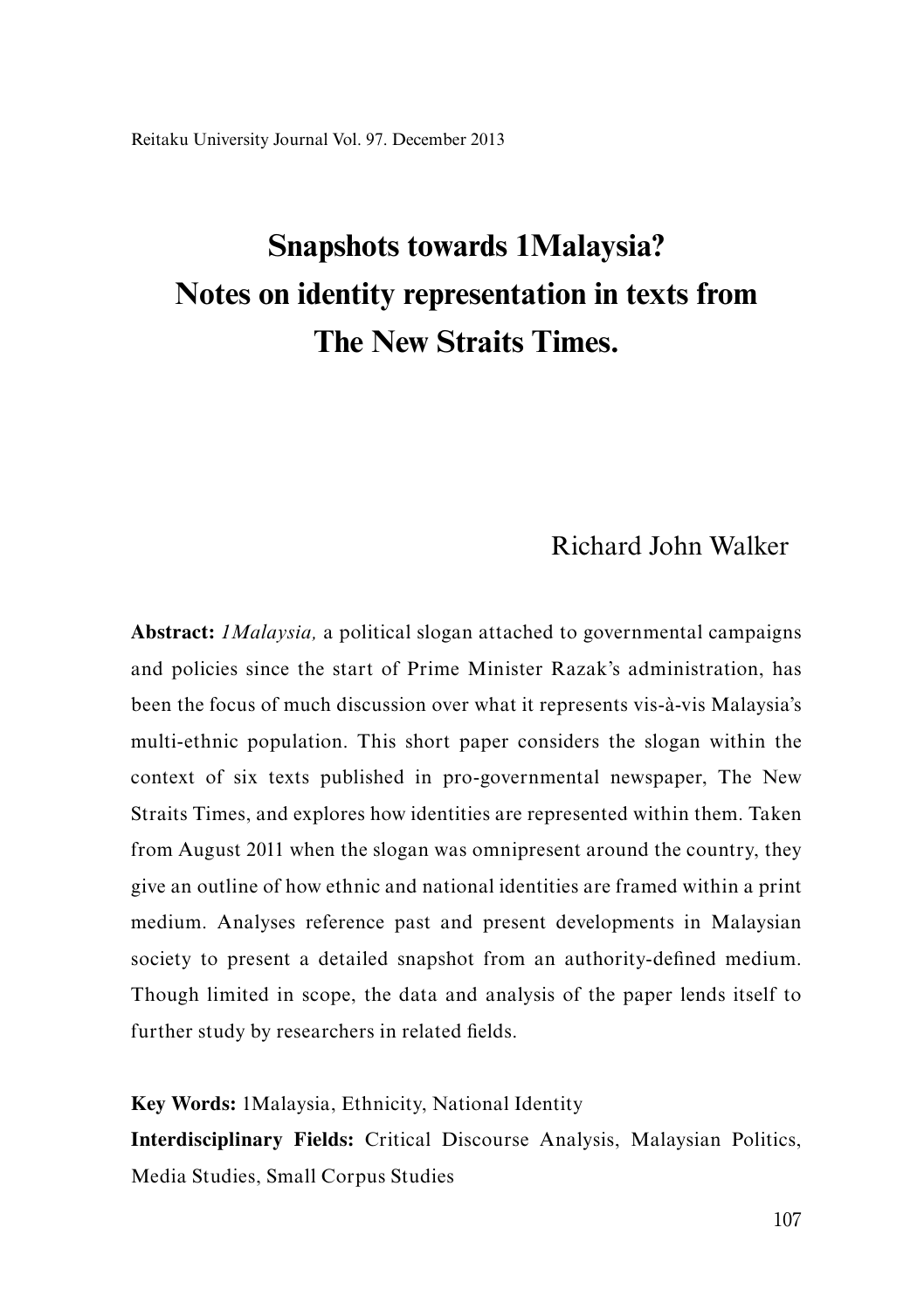#### **1 Introduction**

The results of the 13<sup>th</sup> General Election in Malaysia provided evidence of both continuity and change in the behavior of the Malaysian electorate. Continuity through Prime Minister Razak's continued leadership as head of the United Malay National Organisation (UMNO) and ruling race-based coalition, Barisan Nasional (BN), and change through opposition coalition Pakatan Rakyat's (PR) attainment of a majority of nationwide votes. Headed by ex-Deputy Prime Minister Anwar Ibrahim, the PR's appeal differed from the BN's through their explicit targeting of cross-ethnic support, from which they attained unprecedented levels of success in the last two elections. Possibly in response to the opposition's cross-ethnic appeal, Razak attached a *1Malaysia* logo to a selection of governmental activities and policies, with the apparent intention of fostering further unity and integration in the country. As a slogan, *1Malaysia* evokes previous concepts such as former Prime Minister Mahathir's *Bangsa Malaysia* (Malaysian Nation), and also *Malaysian Malaysia*, associated originally with Lee Kuan Yew, first Prime Minister of Singapore, and more recently with Lim Kit Siang, leader of the Democratic Action Party (DAP), a key member of the PR coalition.

Such concepts imply a Malaysia in which all races are treated equally by law, and where no one race possesses constitutionally approved benefits over another. However, due to the many vicissitudes that emerged as a consequence of colonialism, Malay Malaysians have maintained special rights since independence in 1957. A Malaysian Malaysia, in which all races are treated equally under constitutional law, would contradict Article 153 of a constitution that confers special privileges upon Malay races and other *bumiputras* (sons of the soil). The incursion of British forces into the then Malaya, and the consequent changes to a society that neither expected nor welcomed the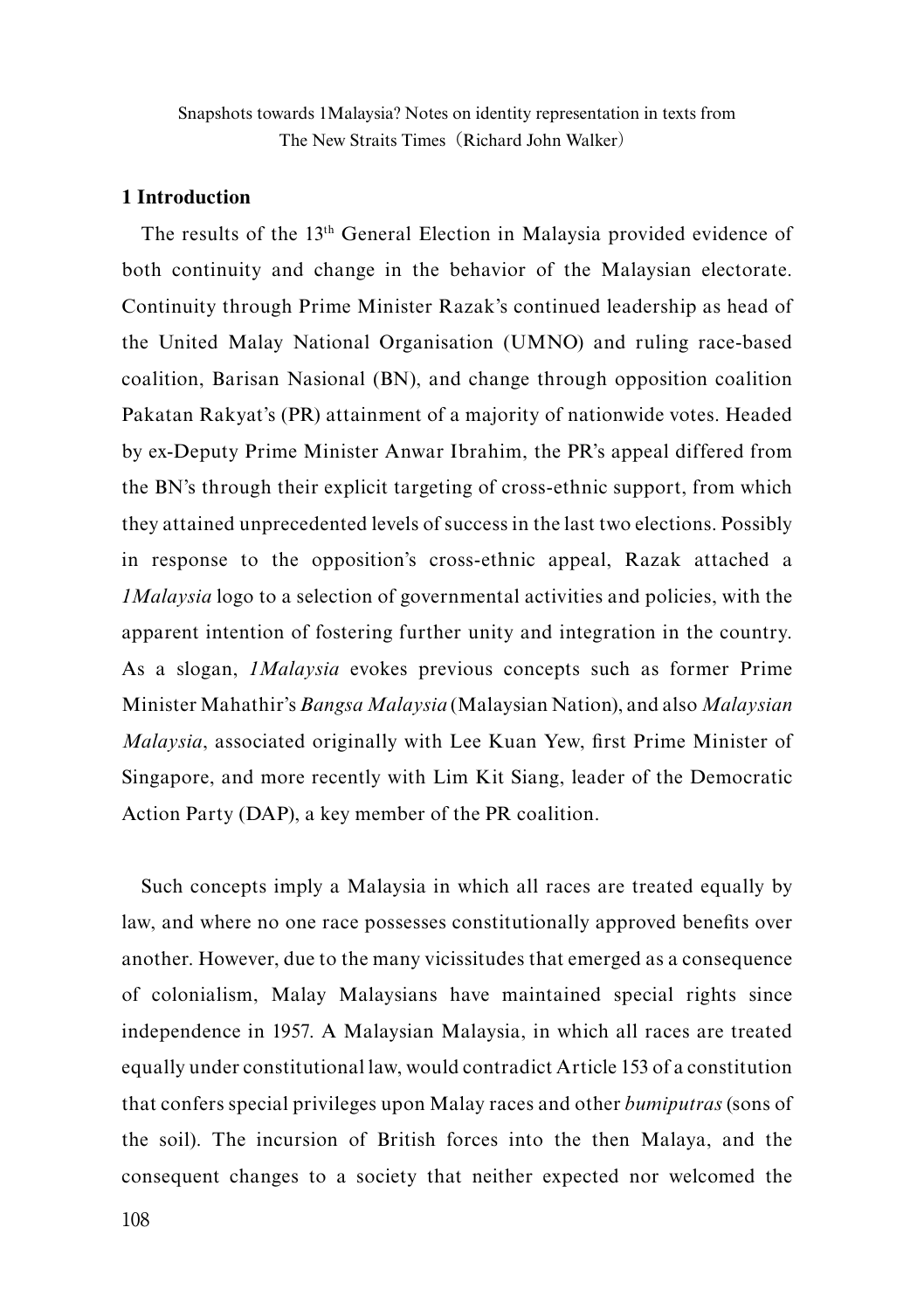enforcement of mercantile and military might, necessitated the creation of such an act. Malay culture(s) had been devoted to a sense of the sacred, mainly as manifested through Islam, and though their conquerors were Christian, they were far from possessed by religious ideas (Eaton, 1985). Subsequently, society was modernized, or westernized, but the secular benefits that emerged were not benefits willed by the Malay. Furthermore, the material disparities that emerged between the non-Malay and Malay communities deepened dissatisfactions, and ushered in a secularized civilization in which economic inequalities continued to grow.

Colonially-enforced mercantilism in Malaya saw the introduction of large numbers of immigrants to work in industries that existed outside of mainstream Malay life. Non-Malays were invited to swim in channels carved out by military might and large numbers thrived through an understandable eagerness to become established in foreign lands, while the Malays, whose cultures laid less emphasis upon the material, had far less willingness to participate, and who experienced a decline in living standards vis-à-vis non-Malays in the decades preceding and following independence. Article 153, and the affirmative action policies that followed, allowed Malaysia's first leaders to reduce the material discrepancies that emerged, but their continuation has been a bone of contention to non-Malay communities. Today, both Malays and non-Malays increasingly question the ethics of such policies, yet, as Samsul (2013) recently noted, Malaysia remains a country where people talk conflict but walk cohesion; and where ethnicities "*suka bertikam lidah, tidak berparangan* (prefer tongue wagging instead of machete wielding)". This culture of constructive discussion reduces the risk of inter-ethnic violence, but might the consciousness raising impact of *1Malaysia* help resolve longstanding ethnicised disagreements? Quite possibly, although the concept has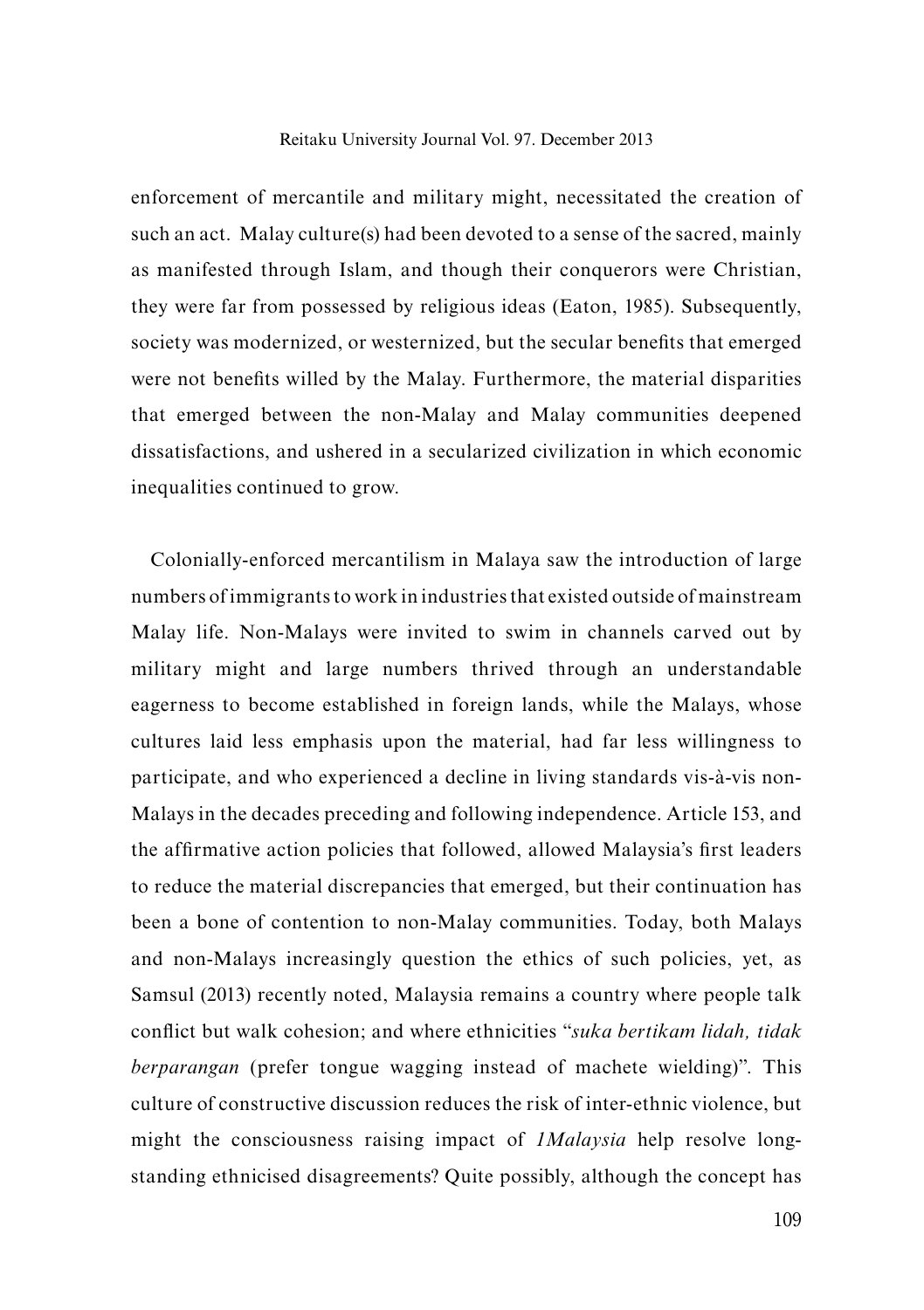to contend with a political system still dominated by race-based parties, which Holst (2013, p.62) described as fitting Levitsky and Way's theory of competitive authoritarian regimes, whereby formal democratic institutions are violated to such an extent that they begin to fail the minimum standards set for democracy.

## **1.1 Developing identities**

It may have taken several generations, but other countries have succeeded in allowing migrants, or the descendants of migrants, to possess a strong national identity. US President Barack Obama is widely accepted as American rather than African American, while English soccer players with African ancestry are regarded as English rather than African English. In Malaysia though, it is not uncommon for Chinese Malaysians to be referred to as Chinese rather than Malaysian, which is particularly true in the terrestrial media. In our liquid modern world of ethnic diasporas (Baumann, 2011), this is perhaps understandable, but when Chinese is applied to Malaysian Chinese citizens, many of whose ancestors fought foreign invaders, and who made significant contributions to the nation's economic growth, the lack of acceptance might cause considerable distress. To term a Malaysian Chinese citizen as Chinese acts to place the individual outside of the confines of a Malaysian identity. This paper considers this issue and the meaning of *1Malaysia* in relation to texts from The New Straits Times. In doing so, it considers the following four questions:

- i. When does the newspaper choose to highlight ethnic identities, national identities and other identities?
- ii. Are ethnic and national identities overemphasized or underemphasized according to subject matter?

iii. Are there traces of discriminatory discourses towards certain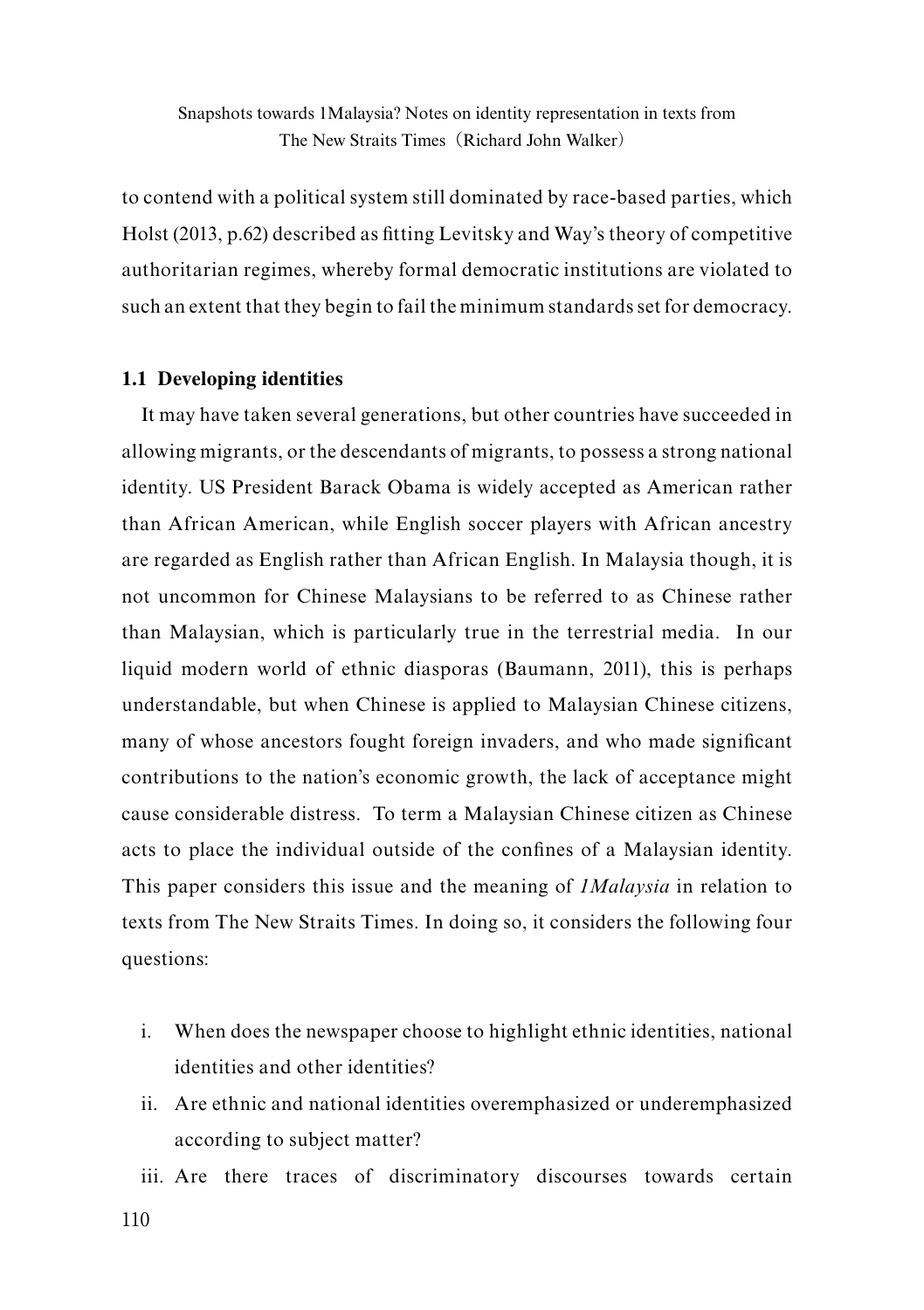communities?

iv. Does the overall picture concord with a philosophy of 1Malaysia, Bangsa Malaysia, Malaysian Malaysia – or a Malaysia in which *Ketuanan Melayu* (Malay Supremacy) holds court?

A corpus of home news texts from The New Straits Times, a newspaper that uses "authority defined discourse", i.e. discourse that is considered as an expression of a Malaysian elite, was used to investigate the topic of discriminatory discourse (see Shamsul, 1996). It was believed that this discourse would contrast greatly with the "everyday-defined discourse" found in online spaces such as blogs and news portals or in traditional spaces such as the street-corner. Both visual and textual texts were chosen for analysis which used Flowerdew et al's (2002, p.330) four terms of discriminatory discourse, namely: i) the creation of negative differences, ii) the delegitimation of ethnic communities, iii) the use of scare tactics and iv) the blaming of victims. The texts supply us with a significant snapshot of identity representation within Malaysia's terrestrial media at a time when *1Malaysia* slogans were ubiquitous around the country, and when both political world and the public began to anticipate the 13th General Election. The examples of discriminatory discourse in the texts appear to reflect voices of a ruling class under pressure, who may have perceived the stirrings of what Razak later called a "Chinese Tsunami" (Anand, 2013), i.e. an alleged tendency of Chinese Malaysians to collectively vote for the opposition (Noh, 2013).

#### **2 1Malaysia: A nation building or regime sustaining concept?**

Malaysia today is conveniently divided into native Malay Malaysians and Non-Malay Malaysians, from which 67.4% are Malay or bumiputra Malaysians, 24.6% Chinese Malaysians, 7.3% Indian Malaysians and 0.7%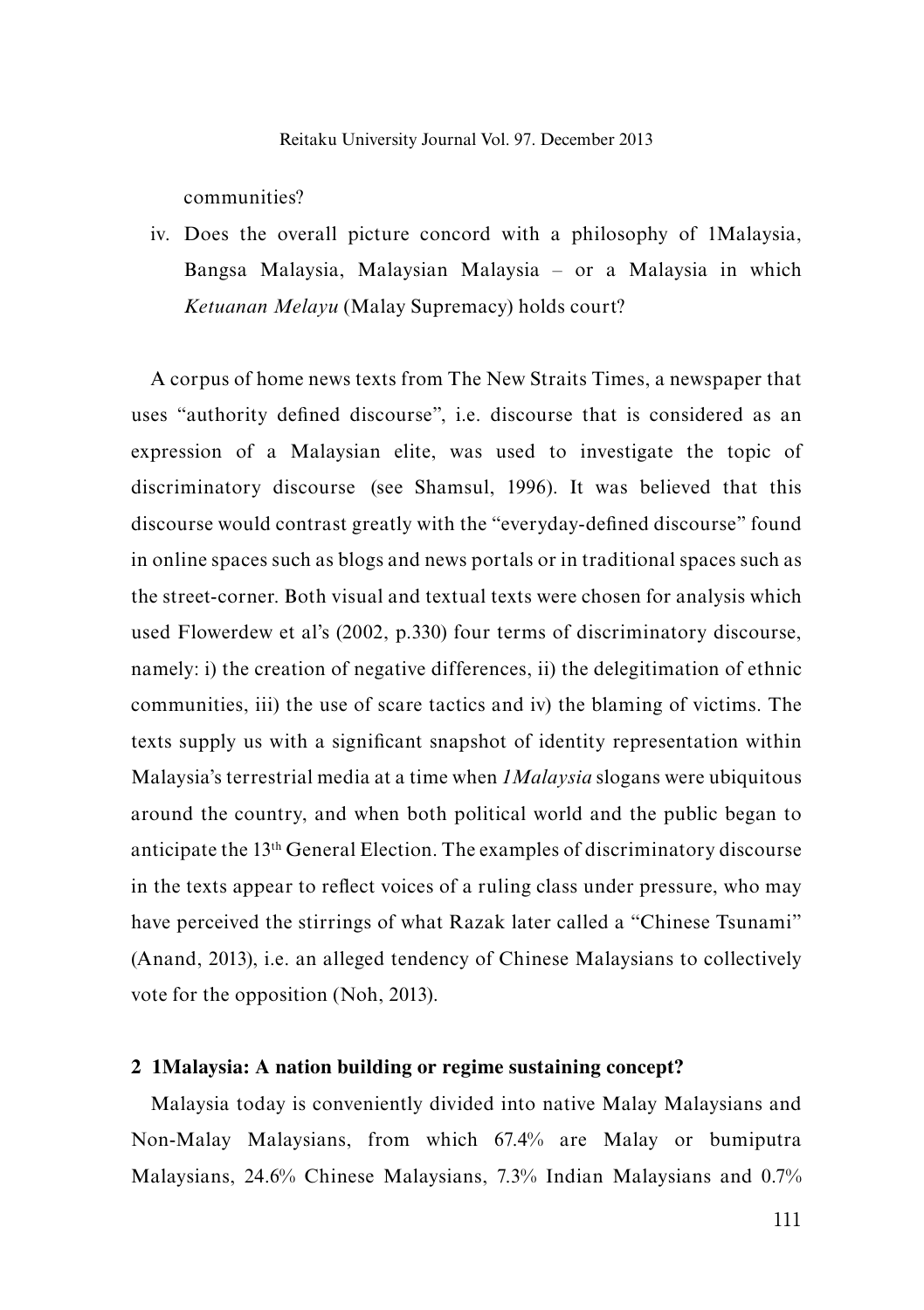Other Malaysians (Jabatan Perangkaan, 2011, p.4). Since independence, she has been dominated politically by UMNO, the Malay Malaysian party that is the main power within the ruling BN coalition, and which has become the longest surviving ruling political power in the world. UMNO has been supported by other race-based parties in the form of the MCA (Malaysian Chinese Association) and the MIA (Malaysian Indian Association), who have both preserved a separate racial identity within the coalition. When Rajak, in his maiden Prime Ministerial speech, called upon *1Malaysia* to "enhance and preserve the unity in diversity that Malaysia already enjoys" (The Star, 2009), it is likely that his vision was to maintain this existing order.

*1Malaysia* was enthusiastically embraced by some and seen as a means to further the creation of a Malaysian race through economic and political transformation programs (Sharrif, 2012). Others saw it as a road sign towards further unification that could rank in importance alongside the constitution and the Rukunegara (e.g. Muzaffah, 2012). Still others reacted less enthusiastically, such as Karmal (2010, 2011) who criticized the ambiguity and vagueness in the concept. In reaction to such criticism, Razak termed 2009 to 2012 as a phase during which ideas were raised about the concept (The Star, 2012) which made the slogan look more sentiment than substance. Rather than a nation building concept, *1Malaysia* might be considered a nation or regime sustaining concept, one that suggests but does not commit; one that pacifies without actualizing change.

As Holst and Schäfer (2013) noted, the race-based policies of the BN government have done little to change the ethnicised mechanisms of division and exclusion that emerged from colonial rule. Colonial classifications of races for administrative and vocational purposes normalized the separation of races and also simplified their definitions, while the promotion and exclusion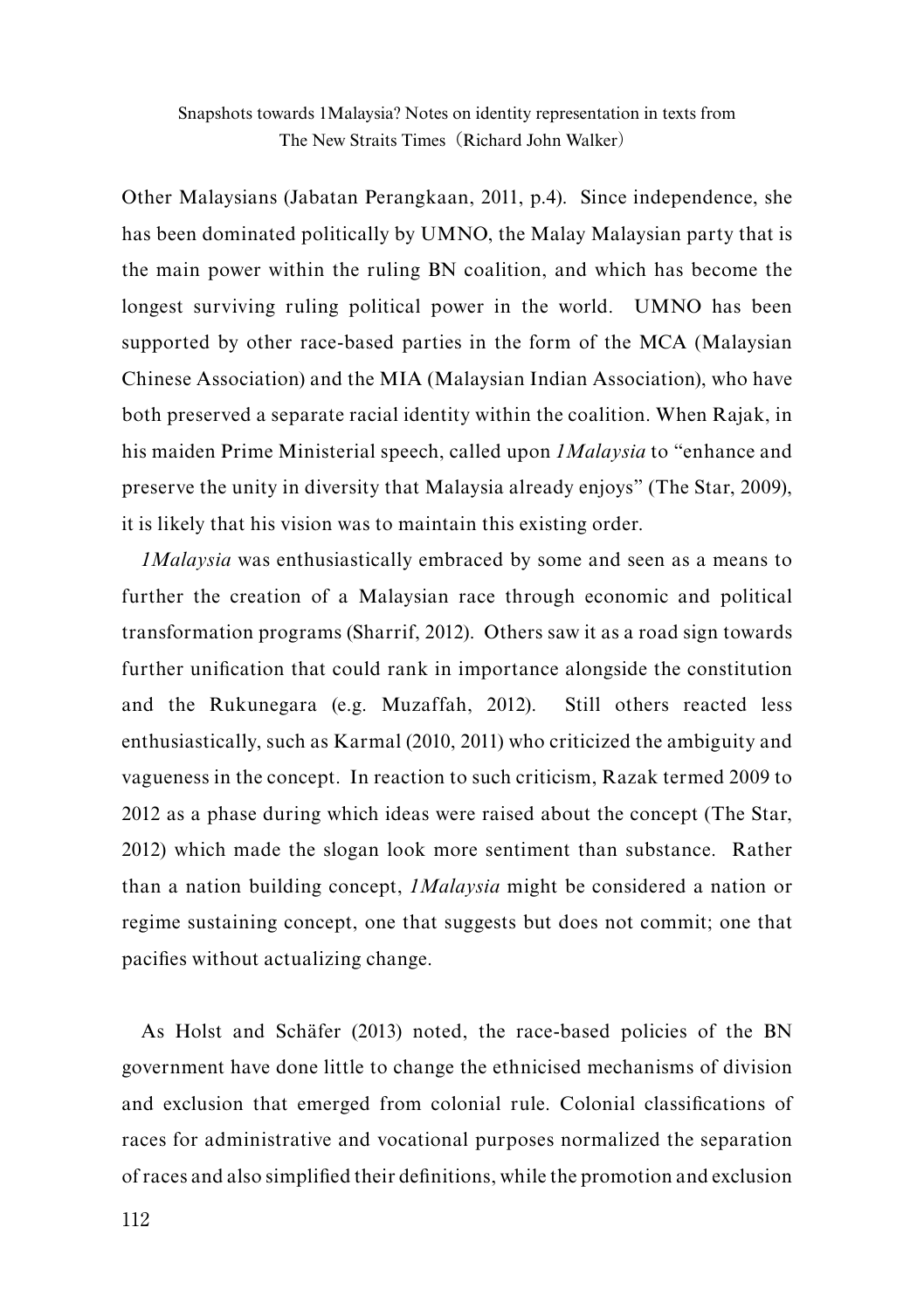of races in areas of employment normalized further racial separation. Even today, there are some services which are reportedly dominated by one race. Although Chooi (2010) reported Prime Ministerial official, Datuk T. Murugiah, as saying that "the percentage of non-Bumiputeras hired by the … (Civil Service) … has increased in the past few years," Hau (2011) called it a service for one race, and used the word 'apartheid' to describe the hiring criteria.

Whether Murugiah or Hau is closer to the truth, it is important to note that the colonial policy of promoting races for certain industries was compounded and justified through orientalist writing. It acted to underplay the interaction of mixed race communities in pre and post-colonial Malaya. Rather than promote communities in which races bred, interacted and worked together, orientalists would often focus upon single-ethnic communities and exacerbate their differences, and consequently helped form the backdrop to the ethnicized communities we see in Malaysia today. Fortunately, works such as Alatas (1977) dismissed myths such as the lazy Malay, but even now local historians such as Khoo Kay Kim and Cheah Boon Kheng remain in disagreement over whether the British colonial administration intentionally divided the races. More importantly, the political elite continue to use epistemological spaces created by colonisers to maintain their own rule. While their predecessors chose the necessary path of incremental change, they have taken few concrete measures to depart from race-based politicking.

## **2.1 Malaysian Ethnicities: Not Always Divided**

The desire to continue the policy of race based politicking created a dilemma for the BN. In 2011, Nik Nazmi stated that: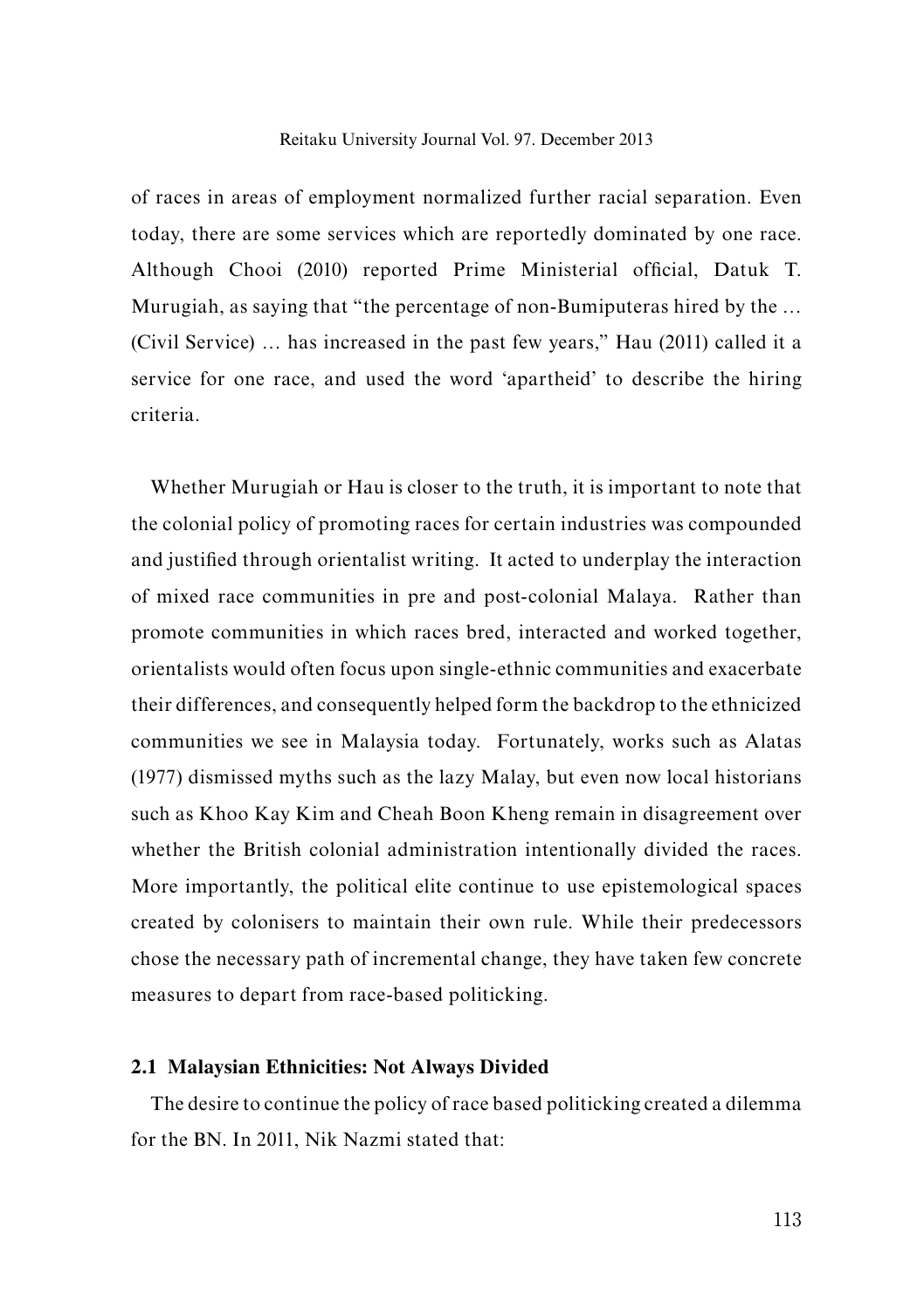(The BN) have shaped the debate for so long in terms of race-based analysis. If a Chinese gains, then that means the Malays and Indians lose, and vice versa. Whereas our emphasis has always been about the ordinary people against the powerful.

His quote summarizes the PR's claim to focus upon people rather than race. This support for ordinary people against the powerful explained one reason for their increase in popularity in the 2008 and 2013 elections, which, in turn, signaled a rise in support for issue based politics over race-based politics. History might one day look at the divide and rule policies of the colonial government and the race-based policies of the BN coalition as anomalies imposed upon the masses because Malaysian's ethnic communities were not always so divided. During the Malayan Emergency (1948-1960), the Workers Movements and the Anti-Colonial Movements were "multiethnic in composition … and opposed to … divide and rule" (Soong, 2012, p.22), and long before then, the Pernanakan and Kristang communities had been prominent in celebrating their mixed race nature. As Milner has described at length, the Malay ethnicity itself also has multiple forms (2011, p.186-228).

It is therefore unsurprising that Zaid Ibrahim (2009, p.116), in *Saya Pun Melayu* (I, Too, Am Malay), noted that a large percentage of Malays desire the multicultural, multi-racial and multi-religious life which the opposition coalition promoted and represented. This coalition obtained support across ethnic and religious lines through the inclusion of the Pan Malaysian Islamic Party (PAS), the Chinese Malaysian dominated Democratic Action Party (DAP) and the Parti Keadilan (PK). Together, these parties assisted in the promotion of the Bersih demonstrations, and also in supporting their indefatigable but embattled leader, Anwar Ibrahim. In consideration of these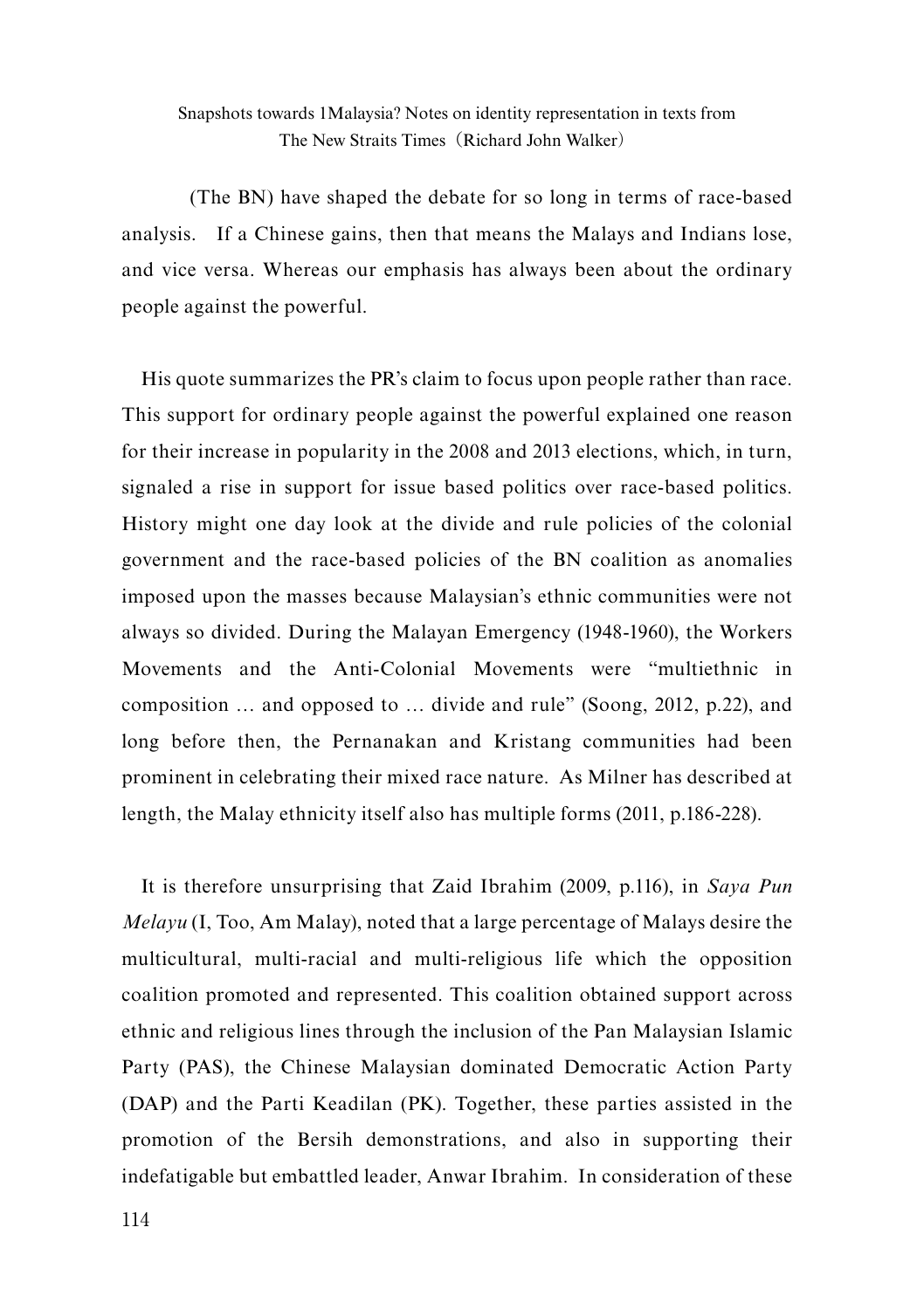developments, perhaps Syed Husin Ali's contention, that monoethnic parties which promote ethnic interests above the nation are being phased out, is a correct one (2008, p.xxii).

#### **2.2 BN: The Architects of Modern Malaysia**

UMNO and early BN coalitions had the opportunity to reverse the divide and rule philosophies that shaped present day Malaysia, but they elected not to do so. For reasons of stability this was practical, yet it would also have also countered the interests of those whom Shamsul (1996) termed Malay *administocrats*, i.e. those from an existing elite and linked to the colonial administration; it would have also been opposed by what Kua Kia Soong (2012) dubbed *local comprador capitalists*, who consisted of both Malay and non-Malay. Both groups increased their power after independence through their active support for a ruling coalition which indisputably oversaw some impressive achievements that included: the introduction of policies to ensure a more equitable distribution of the economy, the stabilization of Malaysian society, and the establishment of Bahasa Malaysia as the national language.

In 1970 it was considerably different: Chinese Malaysian capital dominated the top 100 companies in Malaysia (Puthucheary, 1960; Lim, 1981), and Malay Malaysian unease in their confinement to low income industries had contributed to the 1969 riots that led to the implementation of the New Economic Policy (NEP), an affirmative action policy which lasted from 1971 to 1990. The NEP and related follow-up policies acted to raise the economic power of bumiputras, and saw the BN use political power to create a Malay Malaysian capitalistic class, but which led to a concentration of capital ownership amongst Malaysian families and individuals. By 1980, over half the capital in Malaysian corporations were concentrated within a hundred or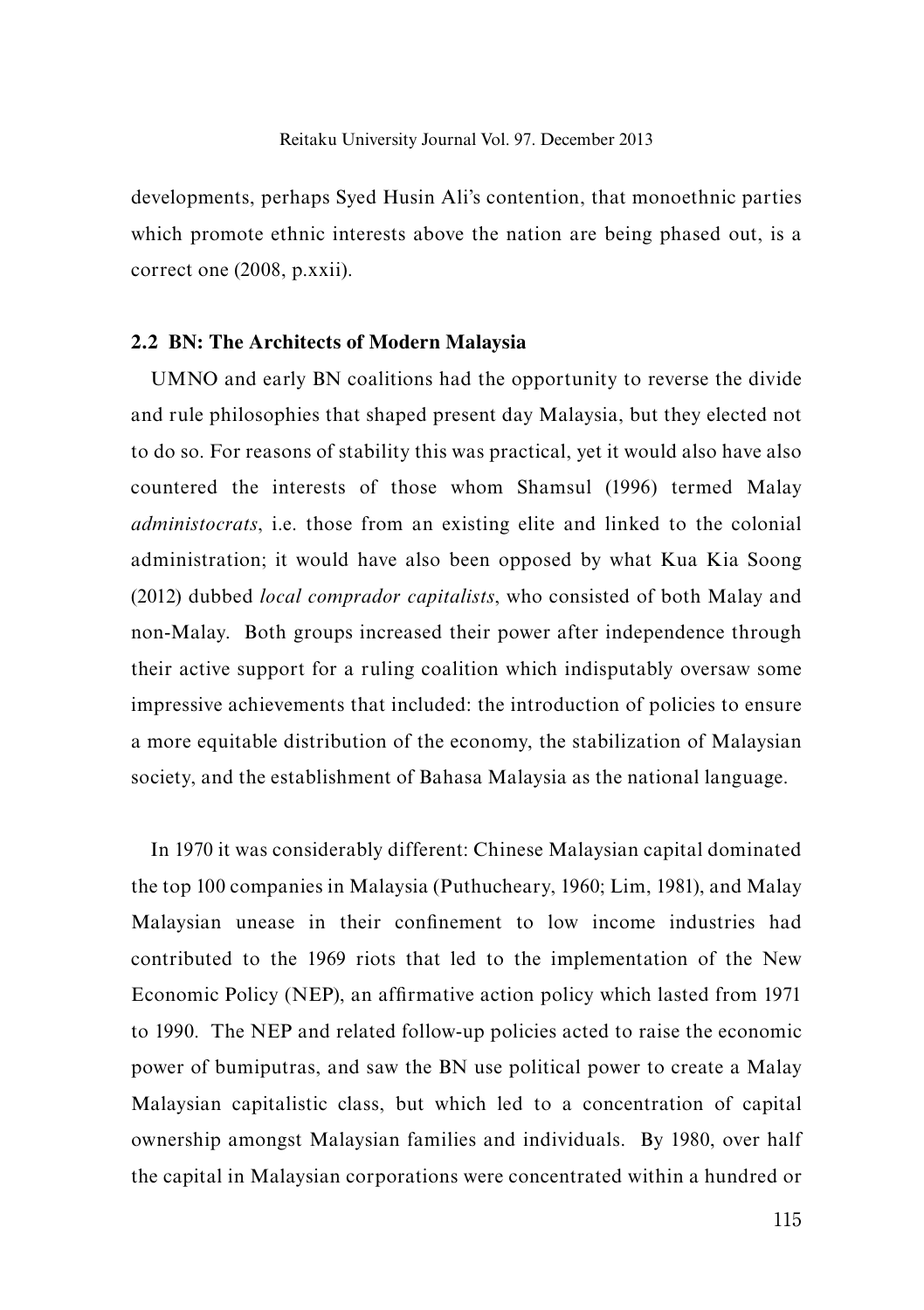so families (Lim, 1981).

Affirmative action policies had already begun prior to the NEP. When the possibility of Singapore seceding from Malaysia emerged, a climate of fear surrounded the issue of Chinese Malaysian finance and, in one case, led to the nationalization of the bank known today as Maybank. Half a century later and although Maybank has a reputation for pro-Malay policies (e.g. see Hong, 2007), it is decidedly more Malaysian. Such state intervention in the economy, through the nationalizing of banks and promotion of Malay-owned conglomerates revealed, if nothing else, the power of the state over l'aissez faire economics. The bank has since been an active user of the *1Malaysia* slogan in the promotion of some its products.

Policies such as the NEP were overseen by what have become known as UMNO dynasties, a group who might also be termed as the architects of modern Malaysia. The present Prime Minister is the son of the 2nd Prime Minister, and the nephew of 3rd Prime Minster, Tun Hussein Onn, who himself is the father of present Cabinet Minister, Hishamuddin Hussein. Broadly, their vision has been to assimilate non-Malays into a Malaysia that does not accommodate calls for a heterogeneous national identity (Shamsul, 1996), and their success has been highly reliant upon a politico-media-complex sympathetic to their philosophy. The newspaper in this study, The New Straits Times, is one medium that is part of the Malaysian 'complex'.

# **3 Why use Critical Discourse Analysis (CDA) to analyze identity in a Malaysian English medium?**

CDA is a popular methodology in media text research because of its multidisciplinary and multi-methodical approach (Wodak and Meyer, 2010, p.2).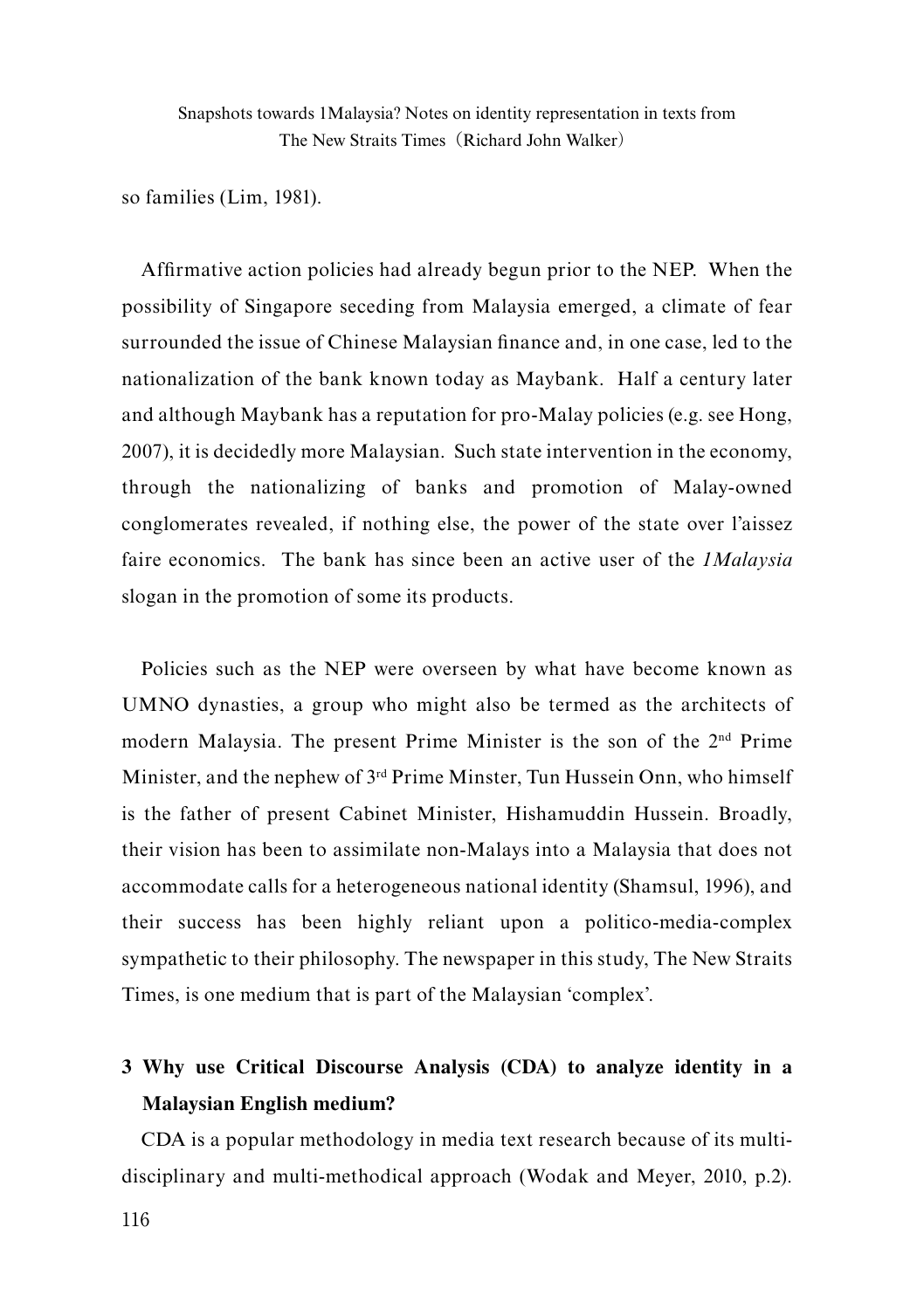Reitaku University Journal Vol. 97. December 2013

Early CDA studies on identity in the news focused upon linguistic descriptions (e.g. Fairclough, 1995), but more recent studies have focused upon the role of language as a tool for social construction, in which discourse is examined to see how it is exercised and negotiated (Machin and Marr, 2012, p.4). Media based CDA studies tend to focus upon official languages, but a number of studies have focused upon non-official or second languages. Within Malaysia, there are daily newspapers in four 'major' languages, which includes English, a language taught as a compulsory subject in primary and secondary state schools and from between 2003 to 2009 was the medium used to teach Mathematics and Science in secondary schools (Gooch, 2009).

### **3.1 Why use CDA with The New Straits Times?**

Owned by Media Prima, The New Straits Times Press (NSTP) has been long recognized as a tool in the politico-media complex. Back in 2008, Tan and Ibrahim (2008, p.14) wrote that The New Straits Times was "directly or indirectly controlled (by) government or government-linked individuals". Five years on, it sells 240,000 copies daily and an additional 4,350,000 people view its website each month (Q410 MAL Nielsen, 2013). A self-description on the website explains that the paper has a conviction for stable and progressive nation-building and for a move towards a united and progressive Malaysia (NSTP, 2013). It therefore appears a worthwhile medium to analyse when reporting on identities in modern Malaysia.

Almost two decades ago, Herman and Chomsky (1994) outlined a model of how governments all over the world use the media to serve and propagandize on behalf of the social interests that control and finance them. The New Straits Times is no different than other newspapers in this respect: the newspaper's possible collusion or support for the BN, through the manufacturing or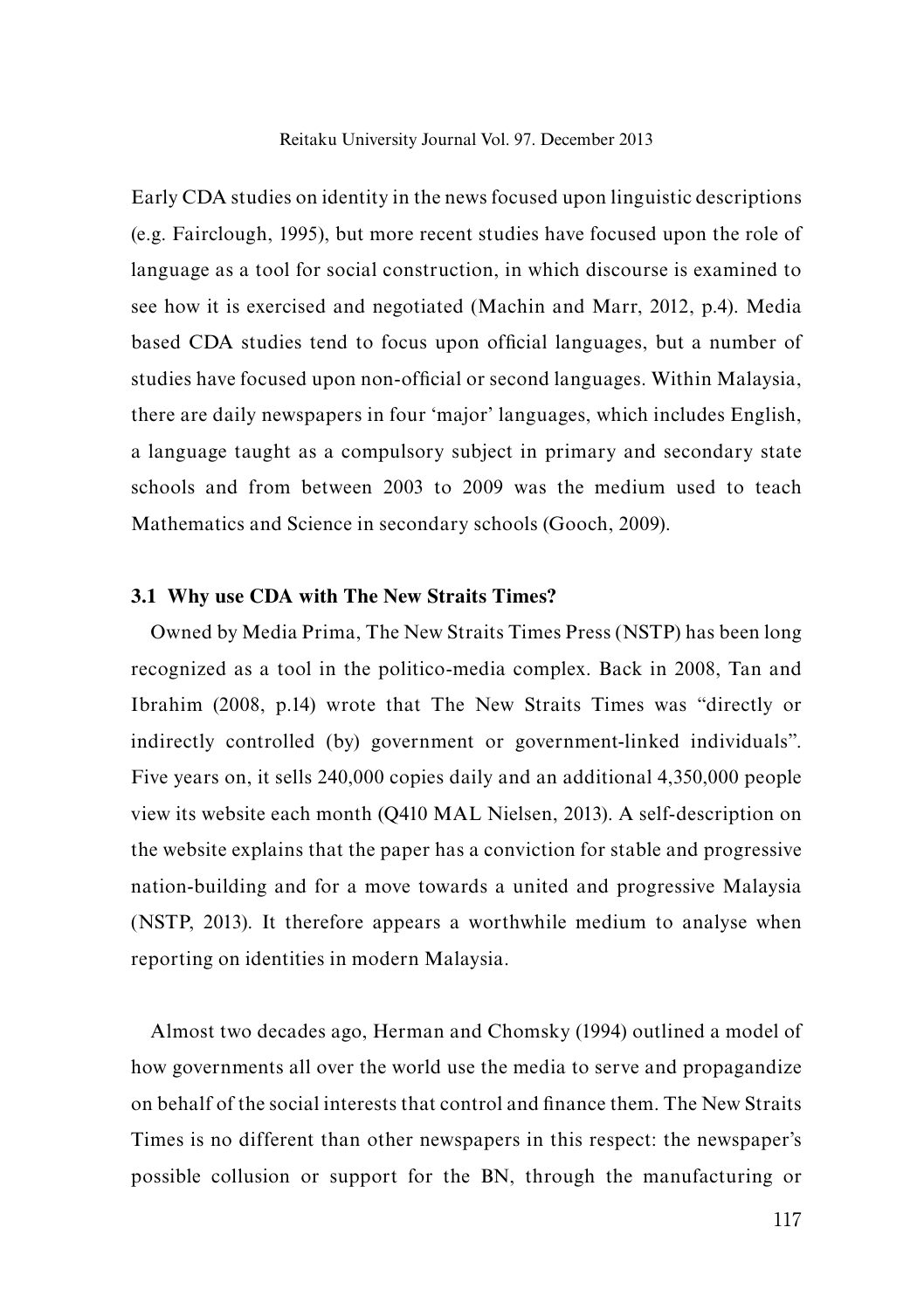promotion of specific content, is far from unexpected. What is unexpected is for a government to arrange for foreign individuals and foreign media companies to create favourable reports about their own policies. However, as Ian Burrell (2011, 2013) wrote, the BN paid a British media company to ensure that reports that praised governmental policies were made. In addition to this, it was alleged that the party paid Joshua Treviño, American owner of blog, *Malaysia Matters*, to write articles against the opposition, and specifically against leader, Anwar Ibrahim (Gray, 2013). When a ruling power enlists foreigners and foreign media companies to manufacture perception about Malaysia from outside the country, we may wonder what tactics it might use in media found within its jurisdiction.

## **3.2 Regulation on land; deregulation offshore**

The New Straits Times is a product of terrestrial media and therefore subject to the Malaysian Printing Presses and Publications Act. It faces more restrictions than media published in cyberspace because Malaysia lacks a regulatory law for speech on the Internet (Abbot, 2001, p.104 cited in Tun and Ibrahim, 2008, p.17). The Printing Presses and Publications Act, however, stipulates that presses must apply annually to the Home Ministry to have their publishing licences renewed, something which creates an environment whereby it is unwise to overtly criticize government policy. It also explains why Malaysia was 141st out of 178 countries in the 2010 Press Freedom Index (Press Freedom Index, 2010). Because of this, online media soon became a home for oppositional forces which, in a pre-Internet era, would have spread messages on street corners, via pamphlets, or though cheaply recorded cassettes and CDs. Print media thus is considered to reflect a pro-establishment voice (Chew, 2011), although as Holst (2011) and the Trevino incident revealed, the situation is in considerable flux.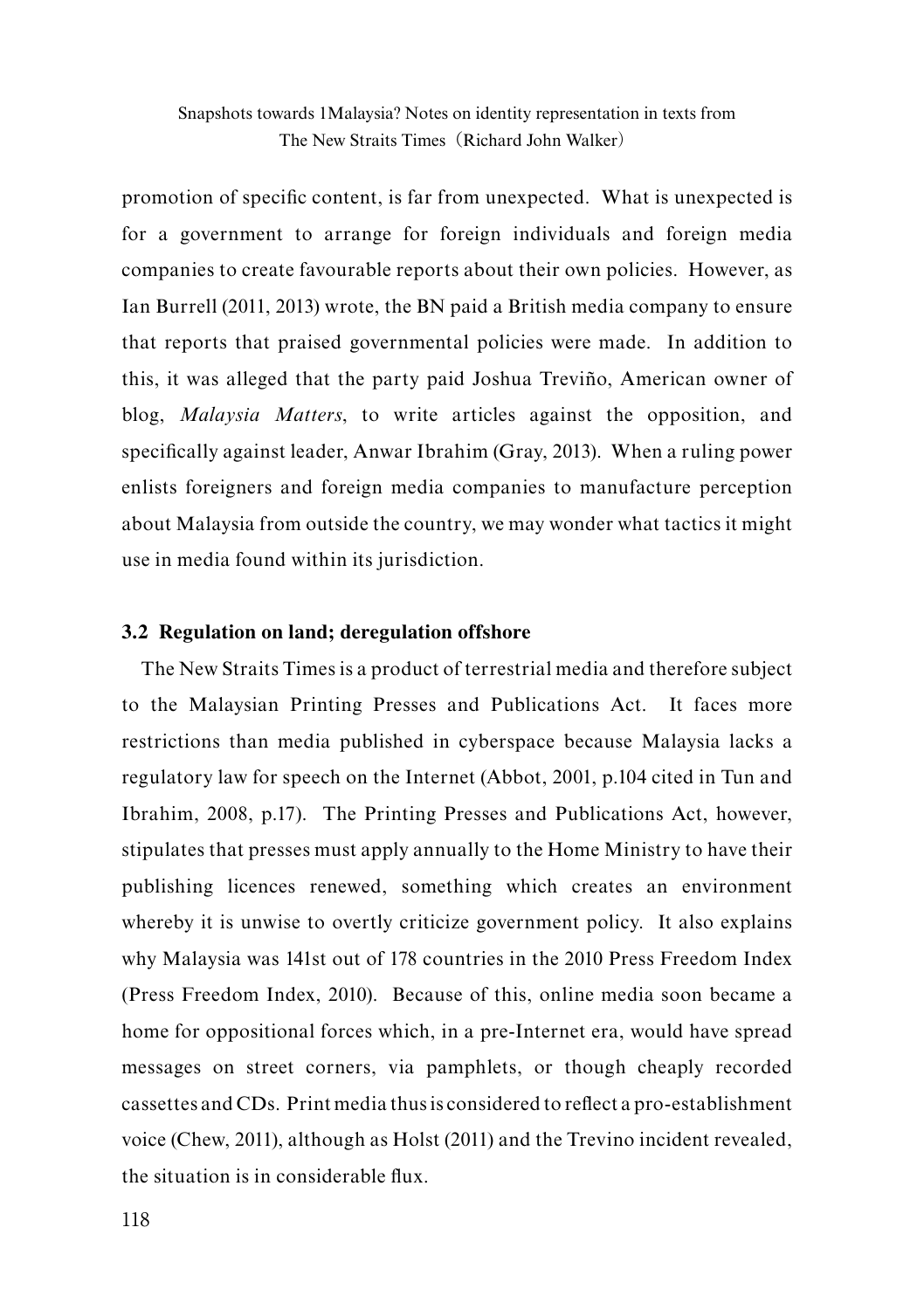## **4 The Data**

Texts from 2011 to 2013 were collected into word files to create a corpus used with corpus software, Wordsmith. This paper focuses upon texts from 2011 that were first received as paper copies at hotels in Malaysia; in total, the corpus contains 200,000 words of text from Home News pages that can be used in qualitative or quantitative analyses to develop a picture of how identity is represented in the medium.

## **5 The Texts**

Six texts were taken from between August 6 and August 12 and are listed in table 1 in the order of which they appear in this paper. The title is written on the left side of the table and comment on discriminatory discourse is placed on the right. The type of discriminatory discourse is based on Flowerdew et al (2002).

## *Table 1*

| Text                                                            | Discriminatory discourse                    |
|-----------------------------------------------------------------|---------------------------------------------|
| 1 Malaysia Shop A Boon To All                                   | None                                        |
| New Media to Spread Lies                                        | Scare Tactics; Delegitimation               |
| Advertisement for Maybank                                       | Delegitimation (?)                          |
| Kamunting Like 2 <sup>nd</sup> University                       | <b>Negative Differences</b> ; Scare Tactics |
| Advertisement for Kuwait Finance House Negative Differences (?) |                                             |
| Ex-Anwar Aides Clamouring to Testify                            | Blaming of a Victim                         |

*Texts taken from between August 6 and August 12 2011*

#### **5.1 1Malaysia Shop A Boon To All**

*1Malaysia Shop A Boon To All* (1Malaysia) reported upon the newly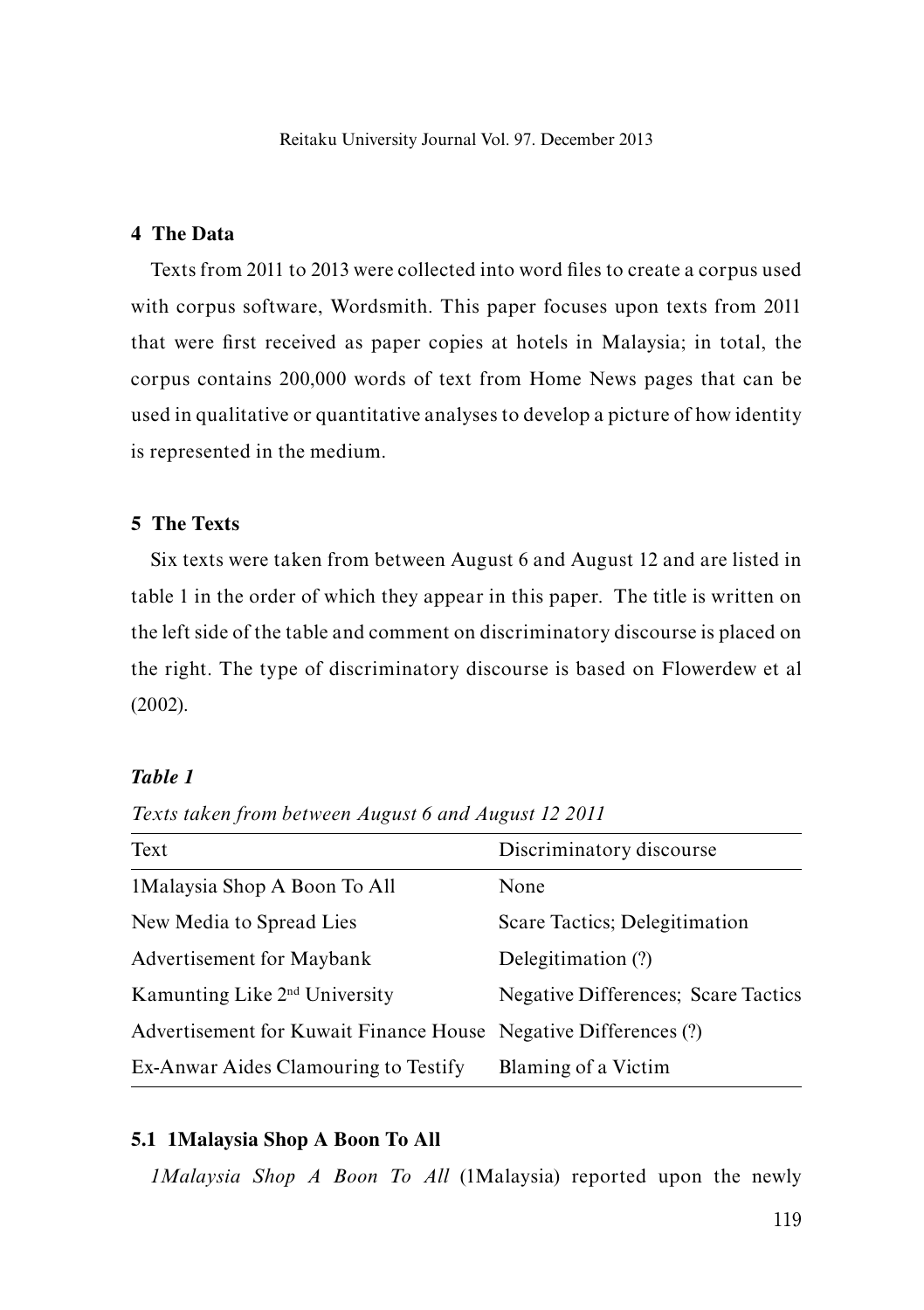introduced *1Malaysia* grocery shops that were part of a governmental enterprise, Kedai Rakyat *1Malaysia* (KR1M). Written like a piece of promotional literature, the article informs us that they were created to help Malaysians from lower income households obtain cheaper food. In the excerpt below we read about Fatimah Atuk, a housewife who discovered KR1M through TV commercials and who has no regrets whatsoever about using the shops.

## **1Malaysia shop a boon to all**

PETALING JAYA: Although Siti Fatimah Atuk lives in Sungai Buloh, she visits the Kedai Rakyat *1Malaysia* here to get most of her children's basic necessities. Her logic is simple. Siti Fatimah does not mind travelling the distance to the shop, which is located near the Kelana Jaya LRT station, because the goods here are sold at affordable prices compared with shops elsewhere. Thanks to the advertisements on television, the 44-year-old housewife came to know of the shop, and has had no regrets *whatsoever*  [italics added] …

The use of whatsoever was an interesting choice which intimates that some sort of regrets have been expressed by others. KR1M is a boon to those who desire to save money, but their timely appearance, when an election loomed on the horizon, might have raised a withering eyebrow or two. Two days before, the newspaper reported on a 'pay out' to 1.27 million civil servants, for work in governmental development programmes, and also to pensioners, in celebration of the Hari Raya holiday (Karim and Augustine [b], 2011). These expressions of stately largesse were timed to coincide with the approach of a national holiday from which all Malaysians could potentially benefit.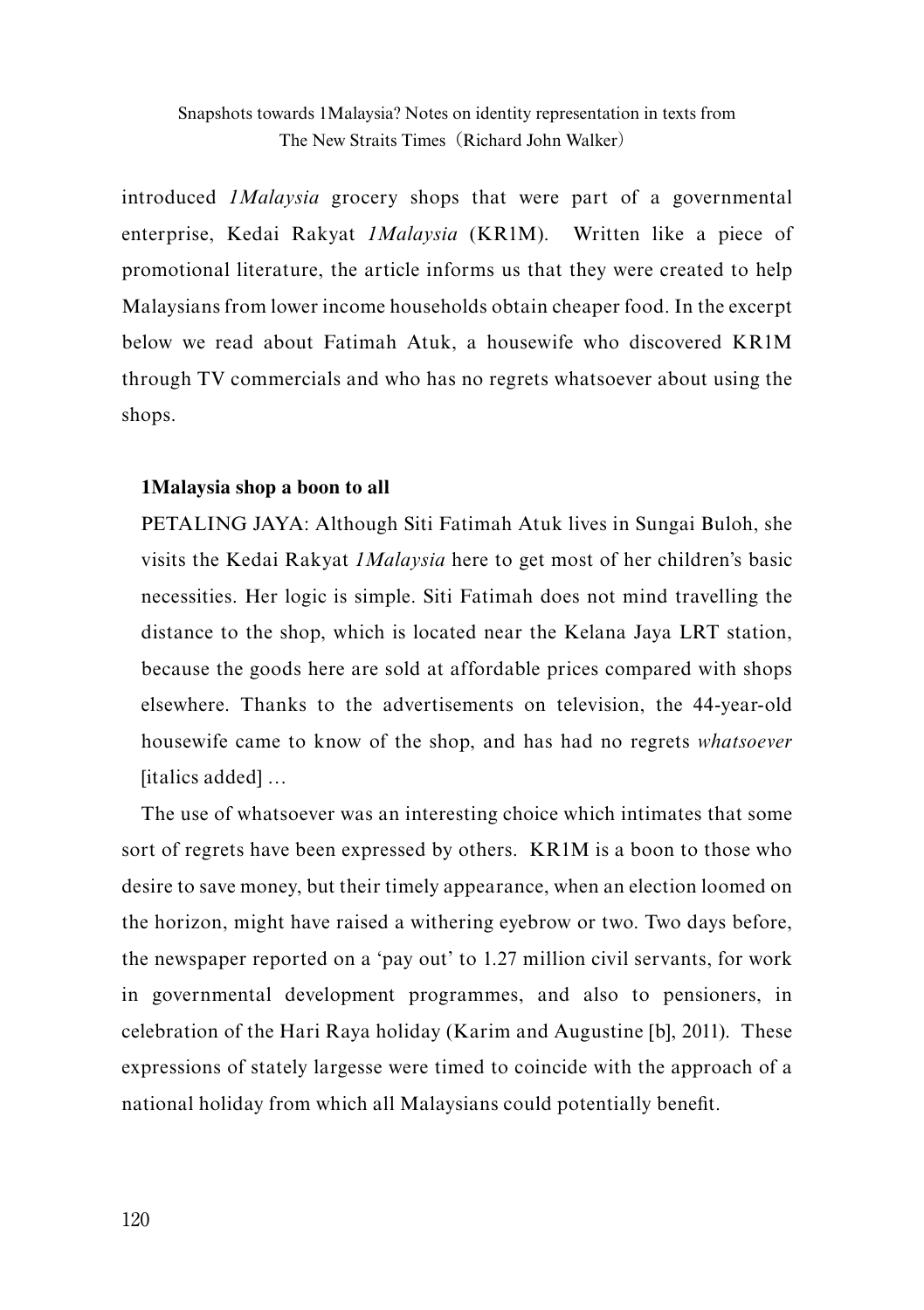

#### **5.2 The Role of New Media: 1Malaysia and Bersih 2.0 on Facebook**

*Figure 1. Facebook pages for 1Malaysia and Bersih 2.0 in October 12, 2011*

As discussed above, terrestrial media and online media differ in the legal environment in which they exist and thus in the expression of speech. Terrestrial media is where Fatimah Atuk saw advertisements for the KR1M food shops referred to above, but online media hosts a less supportive platform for the government. Online media has been used less to support governmental campaigns and more to promote critical viewpoints such as those found with the supporters of the Bersih 2.0 rally. It also tends to be the medium of the young. Figure 1 shows a screen capture of the official *1Malaysia* and Bersih 2.0 pages on the social network website Facebook. On October 12, 2011, the *1Malaysia* page had received 15,142 people likes, which contrasted weakly with the 201,891 likes received on the Bersih 2.0 page. The *1Malaysia* slogan may have been ubiquitous around Malaysia and in the terrestrial media at this time, but support for Bersih 2.0 was seen to be far greater on Facebook. This is one of several reasons why the Malaysian government voiced distrust for what it called new media.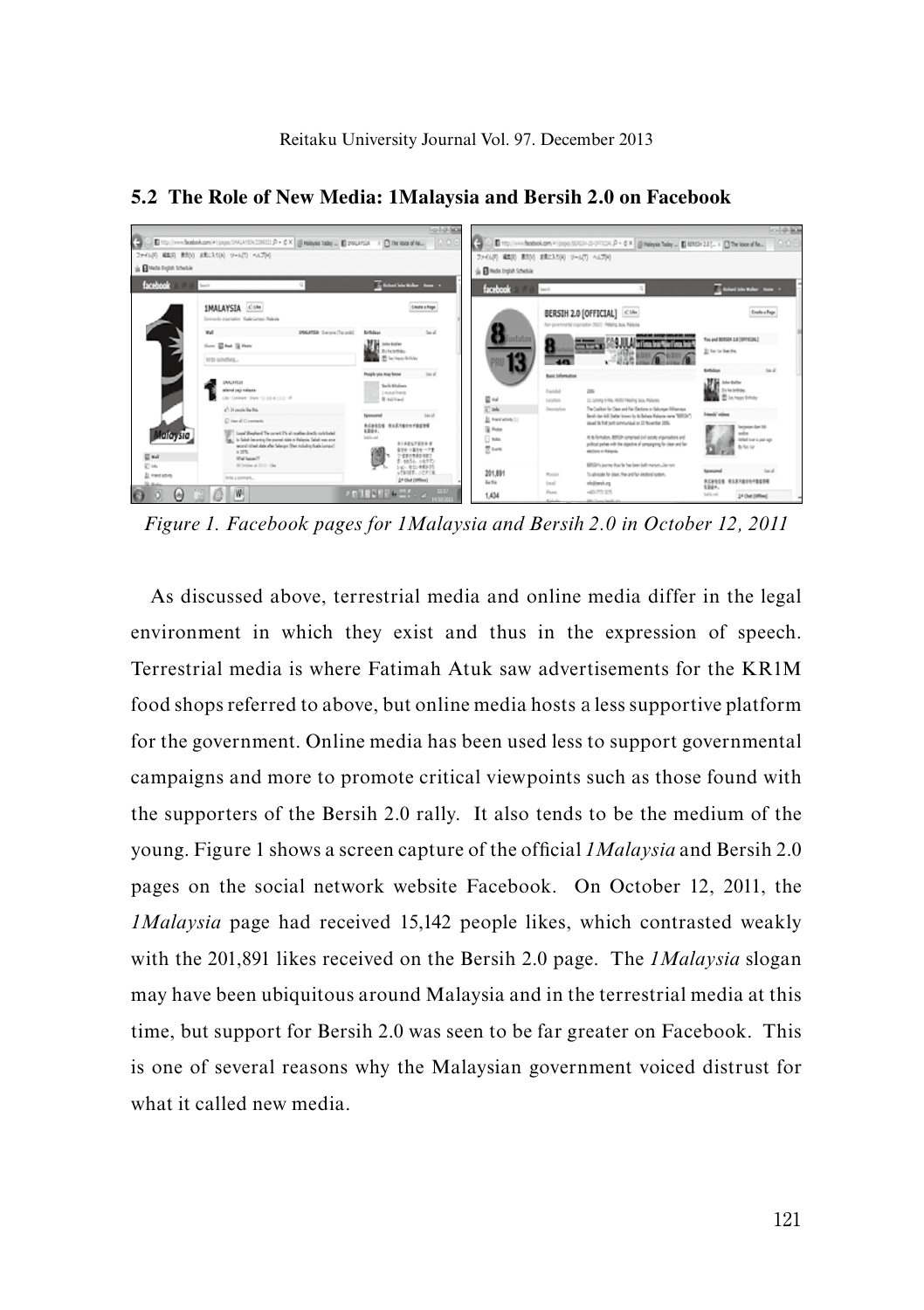#### **5.2.1 New media used to spread lies**

It is unsurprising therefore that the government distrusted online media. In *New media used to spread lies* we see how readers are warned about lies that are spread on such media. Cabinet Minister Hishamuddin Hussein claims that the Bersih demonstrations, which were arranged online, were a useful vehicle for the opposition, and openly admitted that the opposition used New Media better than the government.

#### **New media used to spread lies**

PUTRAJAYA: Home Minister Datuk Seri Hishammuddin Hussein said … many of the issues propagated through ... (new media) ... were untrue. ... It (was) clear from the start that the rally was not about pushing for free and fair elections but for the interests of parties riding on Bersih's name. … (The opposition) … are better than us and we need to get our act together in using the new media.

One of the eight demands by the Bersih 2.0 movement was to promote free and fair access to state funded media so that proportionate and objective coverage would be allocated to all political parties (Bersih 2.0, 2011). Stephen Gan, co-founder of online news service, *Malaysiakini*, was quoted by Steele (2010) as saying that Malaysiakini was the first ever independent news medium and that because of this the BN didn't know how to deal with them. The criticism metered out on online blogs, networks and blogs moved BN politicians such as Hishammudin to fear that it could destabilize the country. He added:

What we have in Malaysia, most people outside would look at it as something that we should cherish ... Unfortunately, there are people in Malaysia who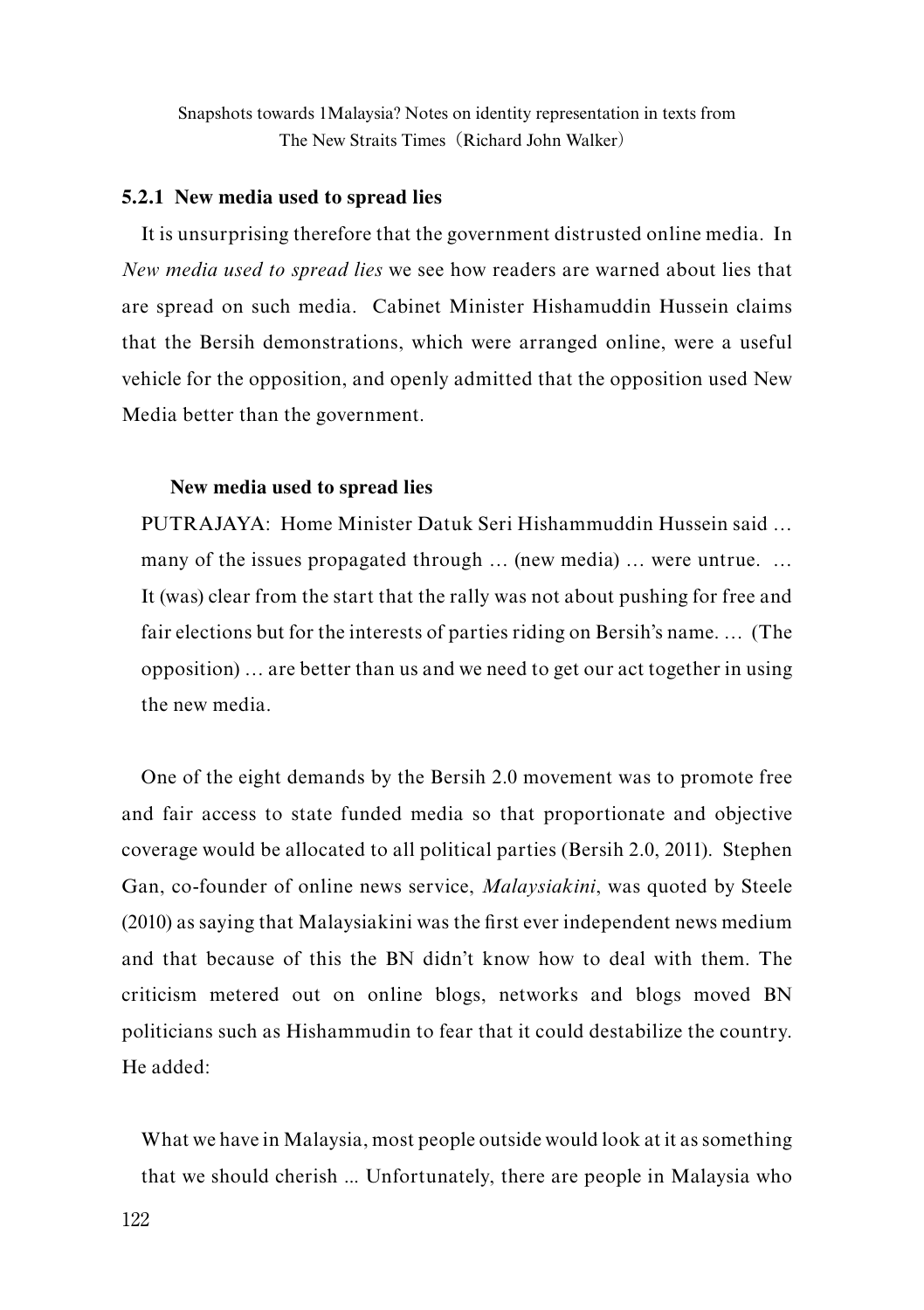do not appreciate what we have. … A democracy with a single racial composition will not have this problem, but in a multiracial country like ours, our leaders must be very careful.

Hishammudin is referring to the race-based power balance between ethnicised political parties. There are few democracies with "a single racial composition" in the world, but there are many who believe that governmental policies and the state controlled press to be the major problem in Malaysia. Writing on *The Malaysian Insider*, K. Krishnamurthy, an Indian Malaysian, referred to lies in the terrestrial media and to the Bersih 2.0 demonstration of July 9th 2011 (2011, July 14).

To see the lies reported in the newspapers makes me mad but gives me hope to believe that maybe everything else I've read in the news before this were lies too. After all I did not see clannish Chinese, easygoing Malays or selfish Indians, I only saw Malaysians, eager for peace and justice. July 9, 2011 is the day when I finally stopped being an Indian in Malaysia. I am now proud to be simply a Malaysian.

## **5.3 Maybank advertisement using sports stars with concealed identities**

The history of Maybank could be read as a microcosm of developments in the national economy over the last half century. In 1965, the banks founder, Khoo Tek Puat, was ousted in the aftermath of Singapore's secession from Malaysia. In hindsight the subsequent nationalization of the bank fitted in well with governmental policies that aimed at creating a Malay entrepreneurial class through direct intervention. Almost fifty years on and the bank has a close connection to the *1Malaysia* concept: there is a loan scheme called SARA – the Skim Amanah Rakyat *1Malaysia* (SARA *1Malaysia*) amongst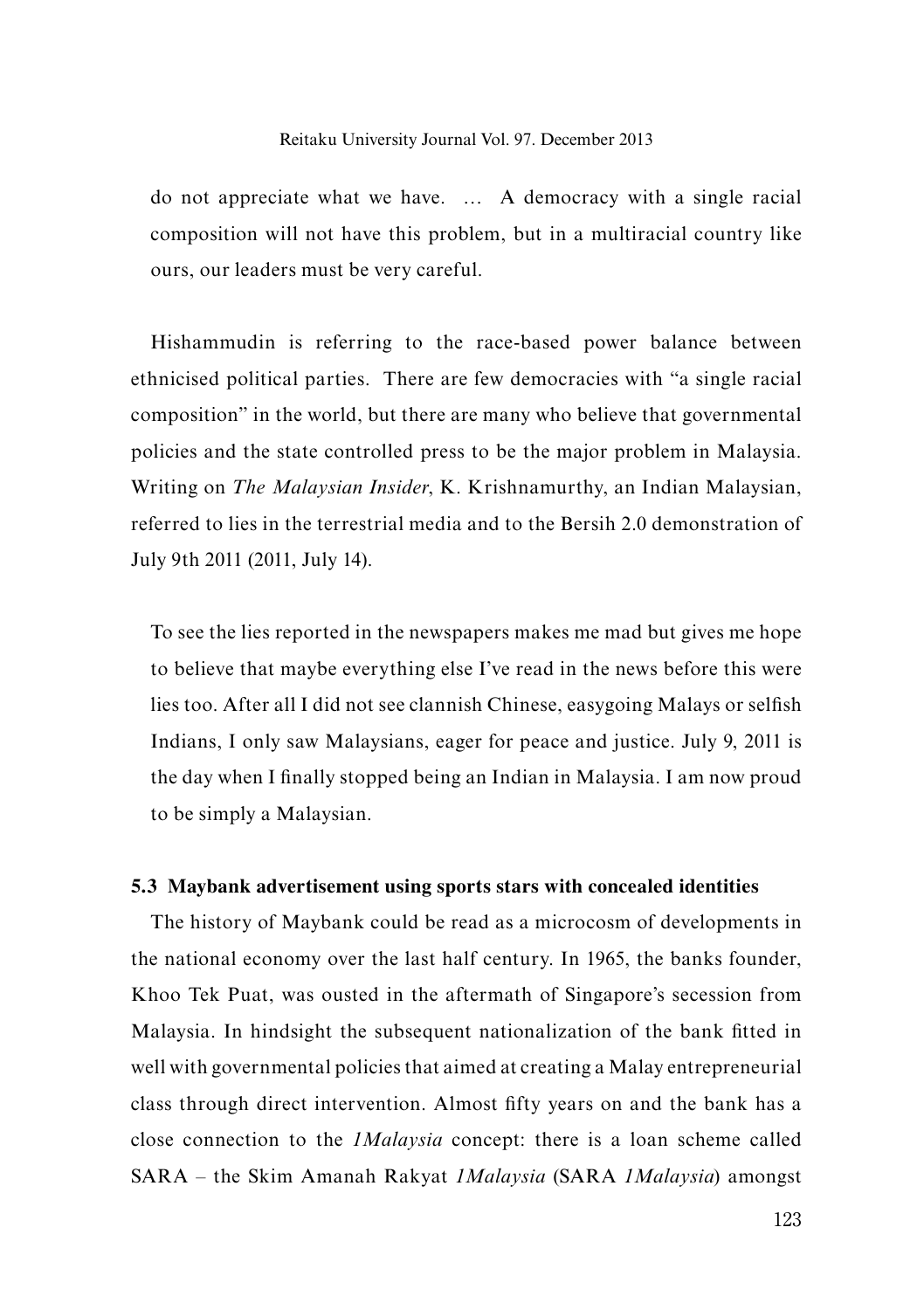others. Indeed, in consideration of Maybank's development, the advertisement in Figure 2 makes for interesting, if only suggestive, semiotic readings.



*Figure 2. Maybank advertisement using sports stars with concealed identities*

This advertisement was placed on page 5 of the newspaper on August 9, 2011 and shows three men dressed in yellow and black. These are the colours of the bank's logo and also the colours associated with the Bersih 2.0 demonstration. The players have their back turned to us and appear to be viewing a photoshopped image of key London monuments, above which there is a message of goodwill from the bank, which reads: "The nation's spirit and prayers are with you at the 2011 Yonex BWF World Badminton Championships." There are also a number of good luck messages written on the back of their shirts, with the most prominent from the wife of Prime Minister Razak, who writes: "You are the best!! Go for it!!!" At first glance this seems to be a wonderful gesture of support by a bank that wishes to verbalize a united national spirit, but more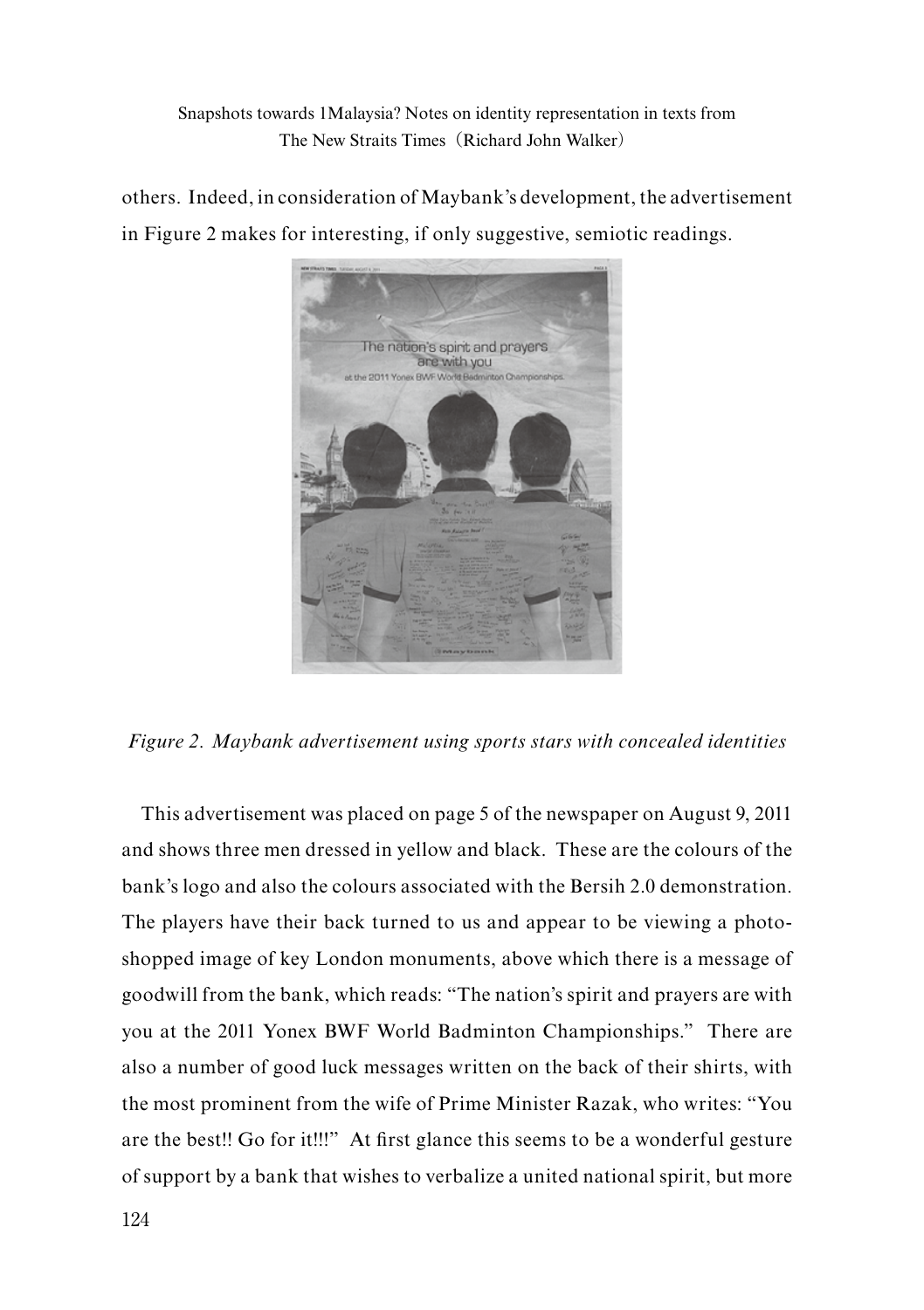consideration might lead one to question why the identities have been concealed.

Although there is no definite reason to suspect overt discrimination, when we discover that the sport is dominated by Chinese Malaysians, we might wonder why the players are not more openly celebrated. With *1Malaysia* in mind, perhaps this advertisement represents a missed opportunity to acknowledge their world-class abilities. The advertisement is there to wish the players good luck, which makes the omission of their faces an unfortunate one. However, as most texts draw on several discourses, there are several potential readings of this text: the creators of the image might feel that the image transcends ethnicised readings, the cost of paying for image rights of the players might have been too expensive, and there may have not been enough time to photograph the actual players. Without discussion with the creators of this image, all we can do is surmise.



**5.4 Kamunting like 2nd University (Abdullah, SM)**

*Figure 3. Print version of Kamunting Like 2nd University*

This was not the first time that week that the newspaper had published a Chinese Malaysian with his back to the camera. Two days earlier, on page 19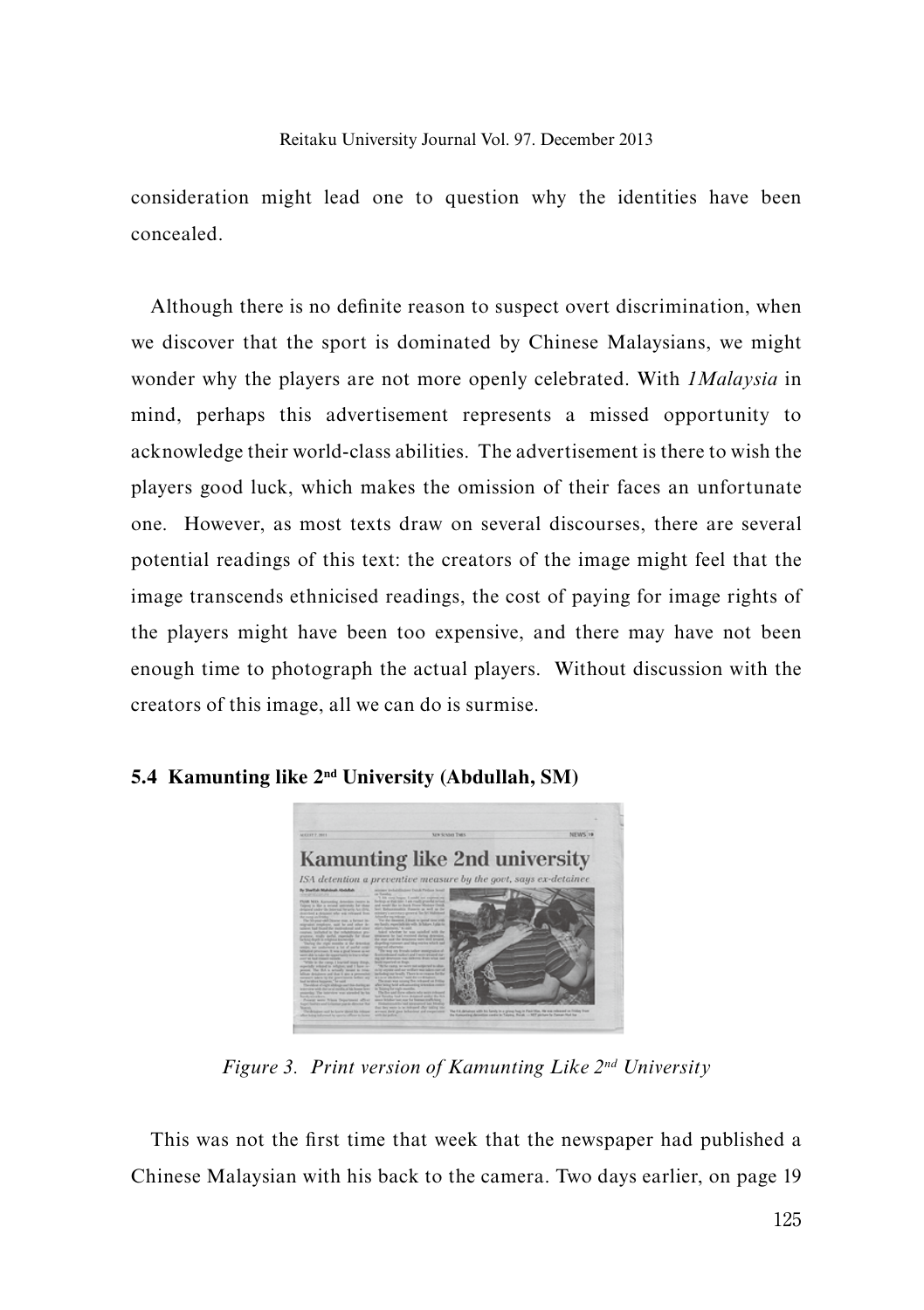of the newspaper, *Kamunting Like 2nd University* showed the back of a former Chinese Malaysian immigration officer with his family. He had been detained under the Internal Security Act (ISA) and had just been released. Though we are not informed about the details of his crime, he is referred to as a "50-yearold Chinese man" rather than as Malaysian Chinese or Malaysian.

This 'Chinese' man found his rehabilitation programme really useful and, somewhat surprisingly to those with knowledge about the ISA, described the Kamunting detention centre as an environment akin to a second university. Inside the text, we read that writing published on blogs about his treatment were lies and that he had learned a lot about religion. The article makes it plain: the Chinese detainee saw his experience at Kamunting as beneficial.

## **Kamunting like 2nd University**

PASIR MAS: Kamunting detention centre in Taiping is like a second university for those detained under the Internal Security Act (ISA), described a detainee who was released from the camp on Friday. The 50-year-old Chinese man, a former Immigration employee, said he and other detainees had found the motivational and other courses, included in the rehabilitation programme, really useful, especially for those lacking depth in religious knowledge. … Asked whether he was satisfied with the treatment he had received during detention, the man said the detainees were well treated, dispelling rumours and blog entries which had reported otherwise.

## **5.4.1 Links between the Maybank advertisement and the Kamunting article**

The Maybank advertisement and the Kamunting article have pictures of Chinese Malaysians with their backs to the camera. It is natural for the detainee to have his identity protected by the newspaper, but why does the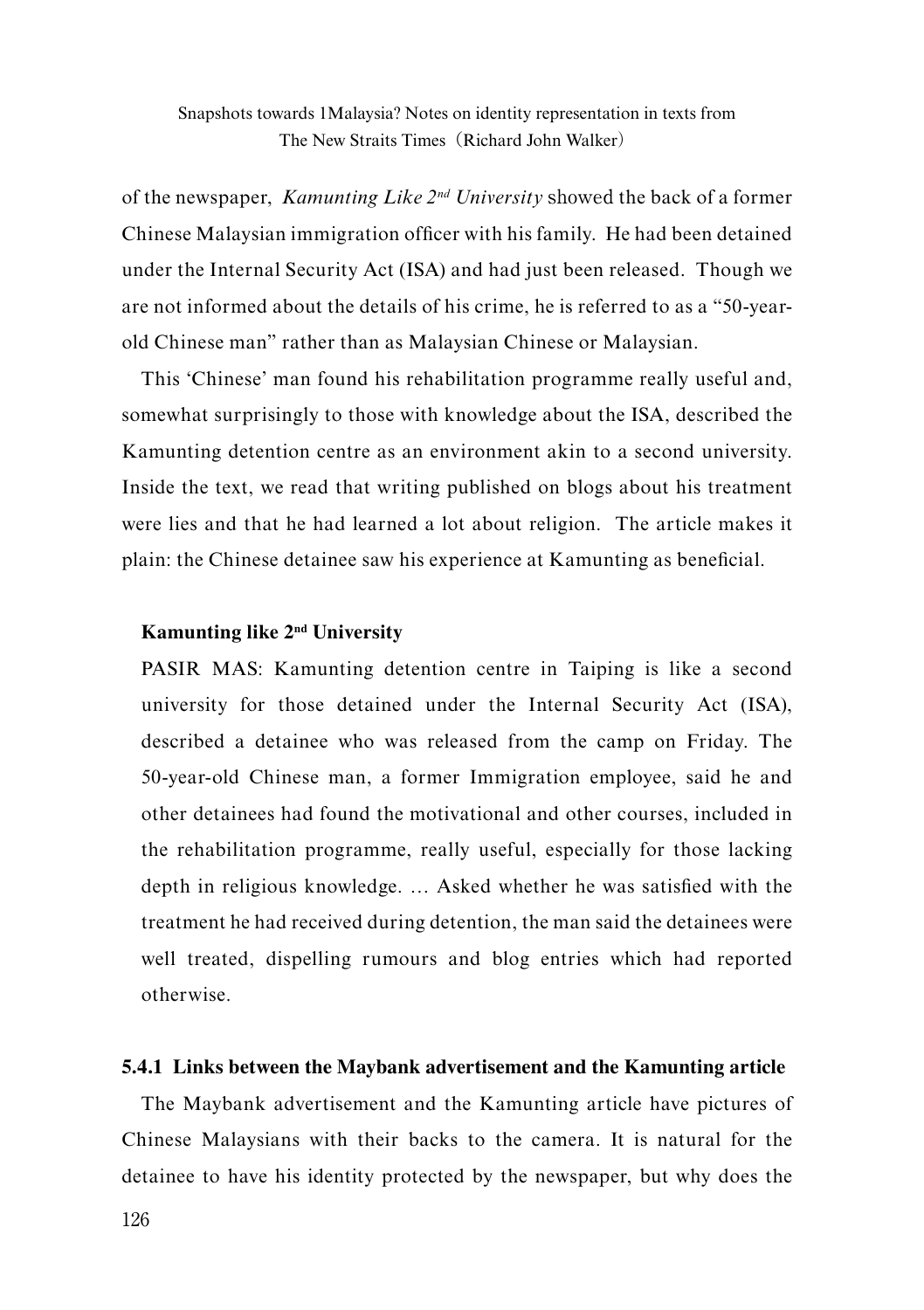newspaper refer to him as Chinese? The case is different in the Maybank advertisement, where we have three high class sports players who competed in the name of Malaysia. It may have been impossible to arrange, but an emphasis upon their Chinese Malaysian identities would have been a gesture in the spirit of a true *1Malaysia*. In any case, one month after the publication of the Kamunting article, the government scrapped the ISA after it having been on the statute book since colonial days. Perhaps this was another sign that the government was listening to the demands of the rakyat.



**5.5 Kuwait Finance House advertisement with a smiling Chinese Malaysian**

*Figure 4. Kuwait Finance House advertisement with smiling Chinese Malaysian*

Three days later, on page 3 of the newspaper we saw a prominent advertisement for Kuwait Financial House (KFH). Figure 4 shows two men: a smiling Chinese Malaysian customer and a bank official of Middle Eastern origin. The Chinese Malaysian customer smiles as he receives a bank card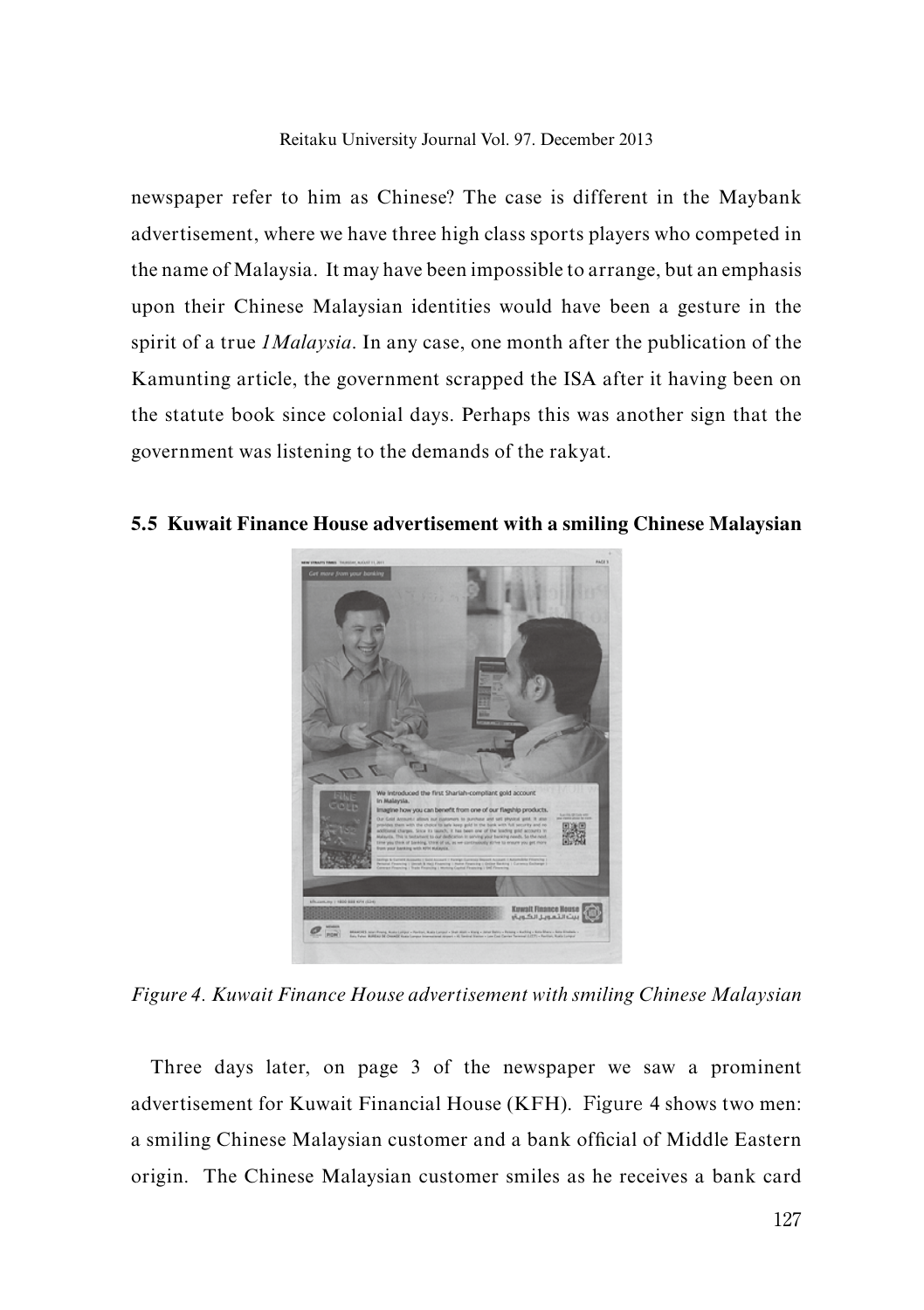which, as the text informs us, is for a shariah compliant gold account. The quality of KFH's financial services is not in question, but the choice of customer is though, for two reasons: firstly, after having the identities of two Chinese Malaysians withheld in two texts, we now see a Chinese Malaysian foregrounding this advertisement. Secondly, this advertisement is for a shariah compliant gold account, i.e. an Islamic bank which follows shariah principles. Irrespective of the advantages or otherwise of shariah law, it would be a small percentage of Chinese Malaysians who would follow it. This makes the choice of identities in the advertisement somewhat puzzling, but does, however, do much to challenge existing stereotypes of Chinese Malaysians, Muslims and the face of Malaysia!

## **5.6 Ex-Anwar Aides Clamouring to Testify Against Him (Ex Anwar)**

Finally, we have an article about Anwar Ibrahim, the Malay Malaysian leader of the opposition coalition who famously spent several years in a Malaysian jail for crimes that were overturned upon his release and which writers inside and outside of Malaysia claim to have been a politically motivated decision. In *Ex-Anwar Aides Clamouring to Testify Against Him*  we see him subjected to assumptions and inferences about his private life for a second time. Whether the claims have truth, or not, it would be fairer to treat him as innocent before proven guilty, yet because he was threatening a power base supported by The New Straits Times, it appears that the paper quoted ex-colleagues to infer his guilt. Perhaps this was because, whether guilty or not guilty, "there (is) … no other leader who can hold together the opposition coalition of an Islamic party with a Chinese party, who is capable of being prime minister, and who has the experience and international recognition that Anwar has (Thayer, 2010)." The article refers to Ibrahim's success in calling for the Prime Minister and his wife, both of whom were alleged to have met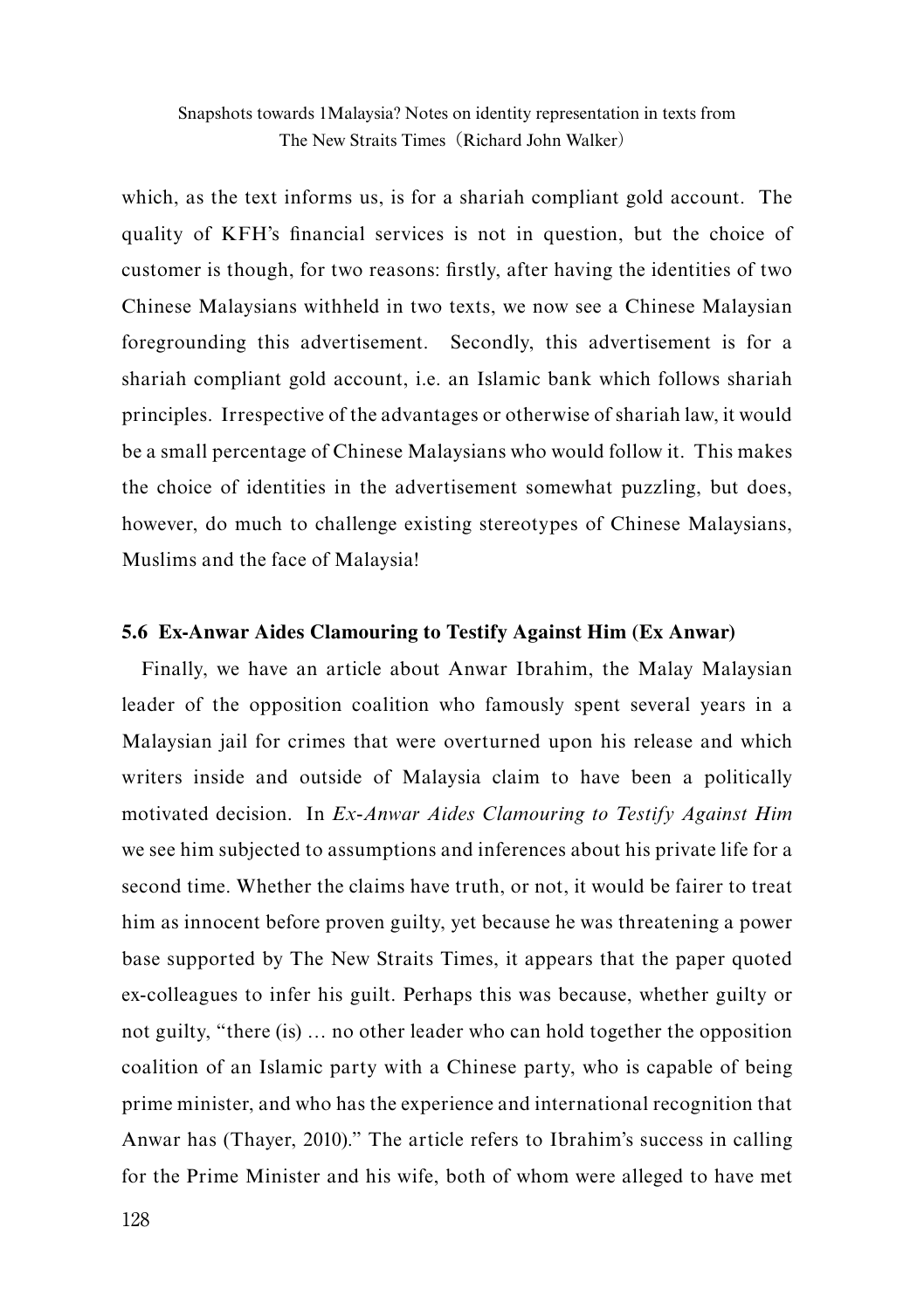Anwar's accuser two days before the alleged act (*The Sun*, October 3, 2011), to attend the trial. Rather than a clamour to testify, as suggested by the headline, the article reads as a character assassination by disgruntled ex-colleagues. One sees the court as an opportunity to counter lies spread by Anwar about him and his comrades, and the other comments suggestively about where Anwar 'leans'. There appears to be no room for Anwar's own comments.

#### **Ex-Anwar aides clamouring to testify against him**

KUALA LUMPUR: Several members of parliament and former aides of Datuk Seri Anwar Ibrahim have offered themselves to be prosecution witnesses in his … trial. This follows Anwar's success in getting the court to allow his defense to call 15 people, including the prime minister and his wife, as witnesses … The MPs and former aides said they would make better witnesses than Datuk Seri Najib Razak and Datin Seri Rosmah Mansor, since they were privy to what went on. … Former PKR Youth chief Ezam Mohd Nor … said he would "tell all" if given a chance to become a witness at Anwar's trial. … "The court is the perfect avenue for me to counter all the lies spread by Anwar about me and my comrades that we left the opposition for gratification. … Anuar Shaari, Anwar's former private secretary also offered himself as a witness. He said he was the best person for the court to hear from. "I know what he is all about and where he leans as well as his 'interests'. "To me, the prime minister and his wife are irrelevant in this case as they have nothing to do with (the accused act) …"

#### **6 Conclusion – Civilisation over ethnicity**

Anthony Milner raises an interesting point in closing 'The Malays' (2010, p.242) on the question of civilisation versus ethnicity. Acknowledging that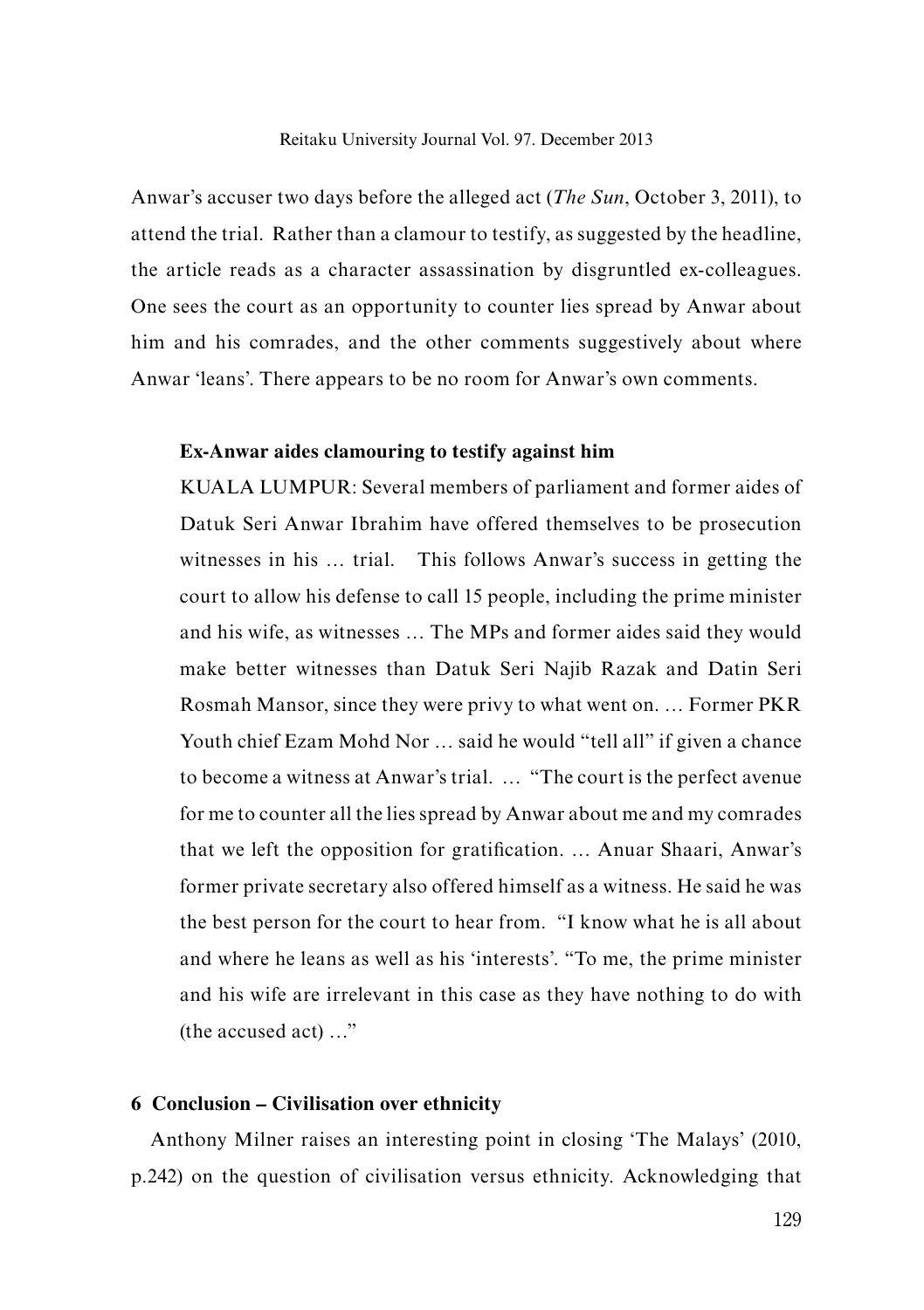ethnic identities often act to divide rather than to reconcile, he suggests that representations and states of mind found in Malay civilisation have fluidity and are susceptible to being rebuilt. If so, then might this somehow be transferred to the issue of Malaysian nationality? Concepts such as *1Malaysia* may be used by authority defined media such as The New Straits Times to promote a deeper understanding and respect for differing ethnic identities, while also building upon the existing cross-ethnic desire for unity. Although the priority of ethnicity over civilisation will continue, together with the phenomena of diasporas in our ever-globalised world, concepts such as *1Malaysia* could promote the awareness that Malaysian civilisation is better for recognizing the achievements of all races. Rosmah Mansor, speaking at the 2013 World Chinese Writer's Conference, hinted as much, saying, "We have long accepted and respected the customs, culture and religions of each other's ethnic group in the name of peace and development … the basis of *1Malaysia*." Yet although accepted and respected, when newspapers refer to Chinese Malaysians as Chinese or Indian Malaysians as Indian, it belittles the movement towards a truly united Malaysia. When a newspaper highlights a 'Chinese' identity in the case of a crime, and withholds Chinese Malaysian identity when it should be celebrated, there is a justifiable claim that some identities are delegitimized by the paper. For a truly 'one' Malaysian civilisation to emerge, perhaps authority-defined newspapers such as The New Straits Times might re-consider whether their approach might be construed as discriminatory and whether the newspaper represents all Malaysians with the same amount of dignity and of respect.

## **Author/Researcher's Profile:**

\*Richard John Walker M.Sc is a lecturer at Reitaku, Meiji Gakuin and Shibaura Institute of Technology. His research interests include discourse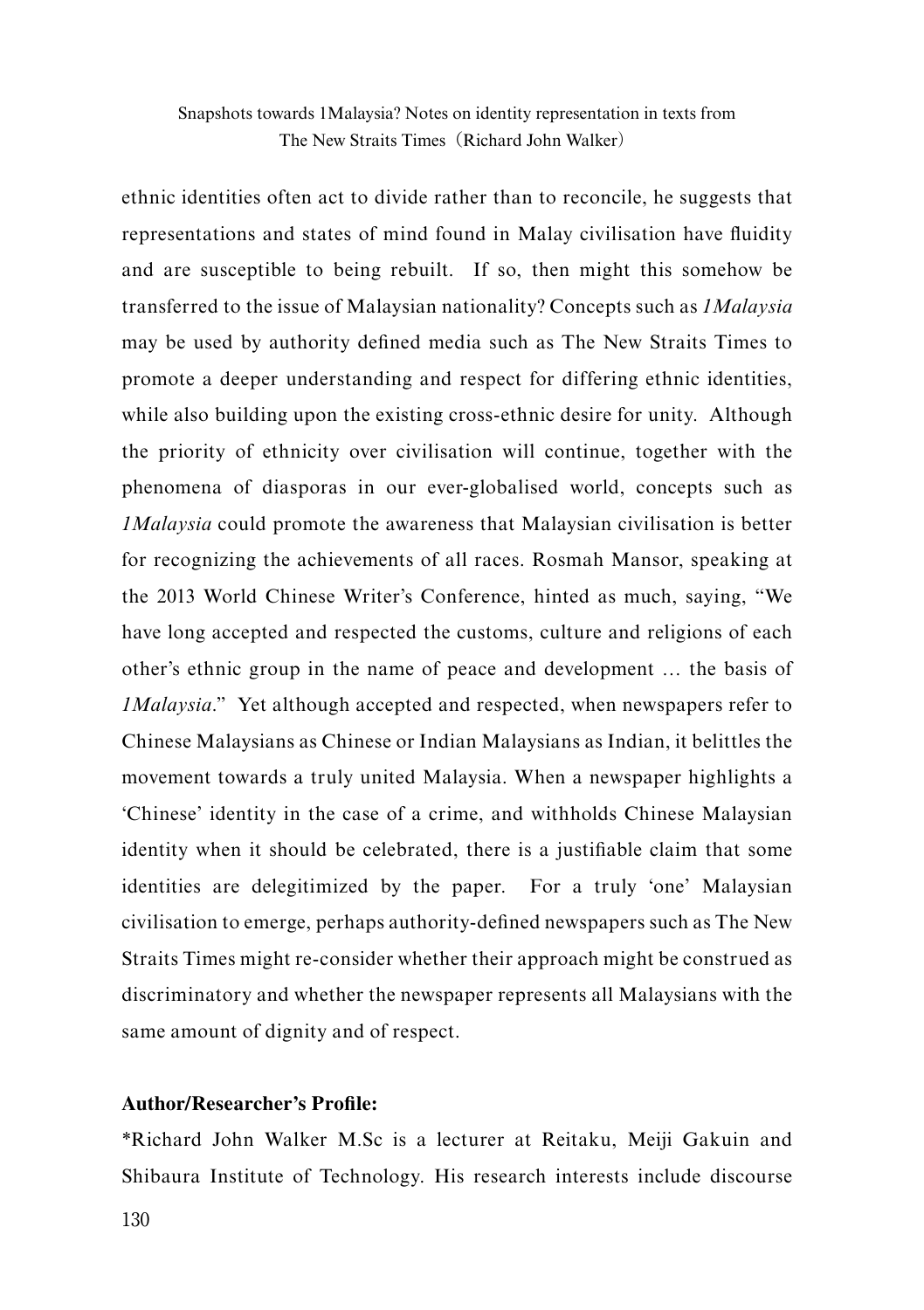analysis, bilingual education, paralanguage in second language acquisition and the use of new media to improve course content.

## **References**

*1Malaysia* shop a boon to all. (2011, August 8). *The New Straits Times*, p.2

1Malaysia bolsters national unity. (2013, October 18). *The New Straits Times*. Retrieved October 21, 2013 from:

http://www.nst.com.my/nation/general/1malaysia-bolsters-nationalunity-1.378613

Abdullah, S.M. (2011, August 7). Kamunting like 2nd University. *The New Sunday Times*. August 7, 2011, p.19

Alatas, S.H. (1977). *The Myth of the Lazy Native*. Routledge: London and New York

Anand, R. (2013). Najib blames polls results on Chinese tsunami. *Malaysiakini*. Retrieved October 1, 2013 from: http://www.malaysiakini.com/news/229231

Bakar, Z. (2013, May 7). Apa lagi orang Cina mahu? *Utusan Malaysia*. Retrieved October 1, 2013 from: http://www.utusan.com.my/utusan/Pilihan\_Raya/20130507/px\_03/Apa-lagiorang-Cina-mahu

Bersih 2.0. (2011). *8 Demands: Free and Fair Access to the Media*. Retrieved October 1, 2013 from: http://www.bersih.org/?page\_id=34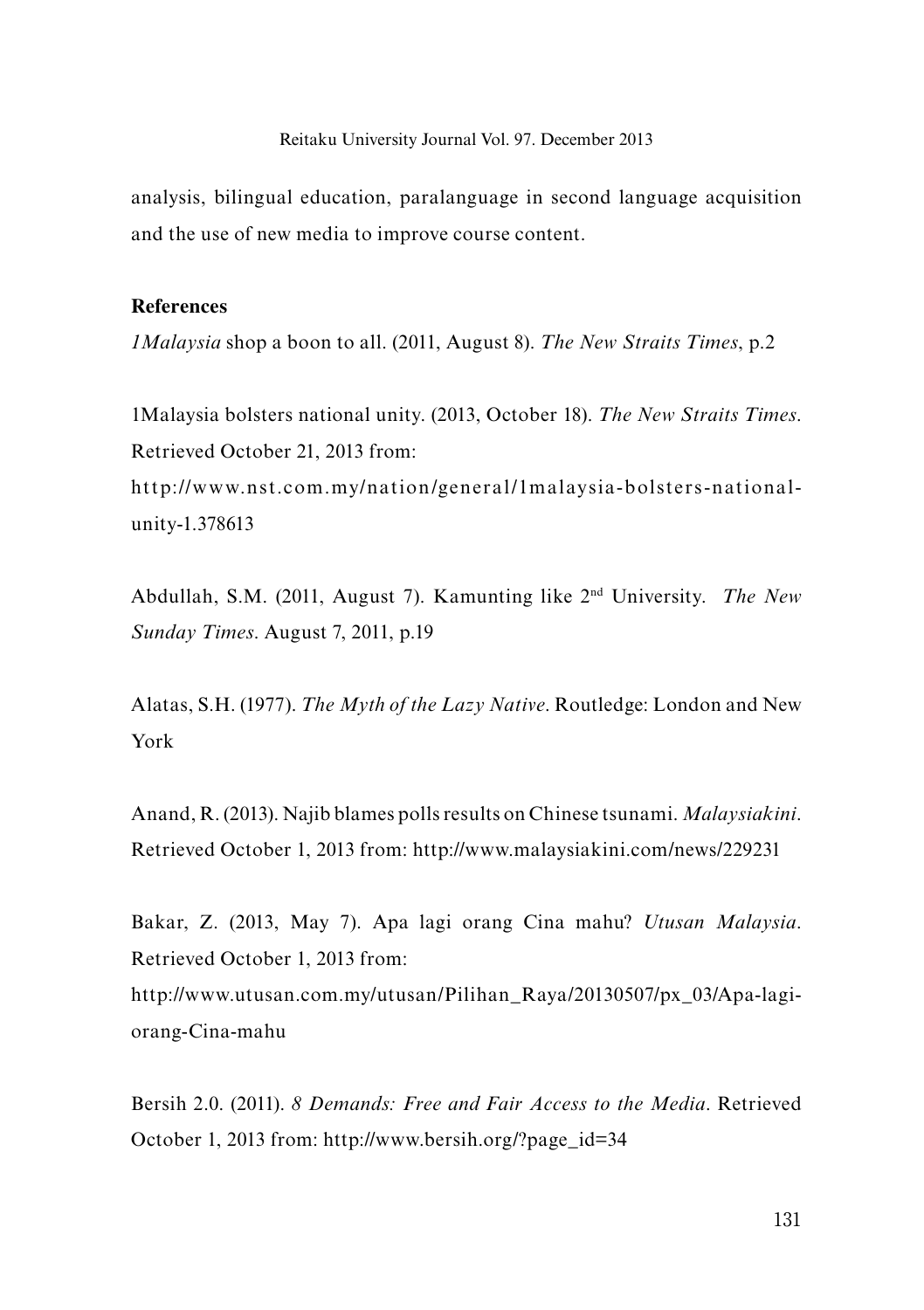Bauman, Z. (2011). *Culture in a liquid modern world*. Cambridge, MA: Polity Press.

Burrell, I. (2011, October 28). TV company at centre of global news fixing row goes into administration. *The Independent*. Retrieved October 1, 2013 from: http://www.independent.co.uk/news/media/tv-radio/tv-company-at-centreof-global-news-fixing-row-goes-into-administration-2376943.html

Burrell, I. (2012). Comment isn't free when bloggers have a hidden (and lucrative) agenda. *The Independent*. Retrieved October 1, 2013 from: http://www.independent.co.uk/news/media/opinion/ian-burrell-commentisnt--free-when-bloggers-have-a-hidden-and-lucrative-agenda-8101530.html

Burrell, I. (2013). Leveson's sheriffs will have no jurisdiction in the web's Wild West. *The Independent*. Retrieved October 1, 2013 from: http://www.independent.co.uk/news/media/opinion/levesons-sheriffs-willhave-no-jurisdiction-in-the-webs-wild-west-8538320.html

Chew. A. (2011, October 23). Unshackle to move with the times. *The Star Online*. Retrieved October 1, 2013 from:

http://webcache.googleusercontent.com/search?q=cache:7JX9R2XUuBIJ: www.thestar.com.my/news/story.asp%3Ffile%3D/2011/10/23/focus/9707416%2 6sec%3Dfocus+&cd=1&hl=ja&ct=clnk&gl=jp

Chooi, C. (2010, October 13). Putrajaya Reports Increase in Non-Bumiputras in Civil Service. *The Malaysian Insider*. Retrieved October 1, 2013 from: http://www.themalaysianinsider.com/print/malaysia/putrajaya-reportsincrease-in-non-bumiputeras-in-civil-service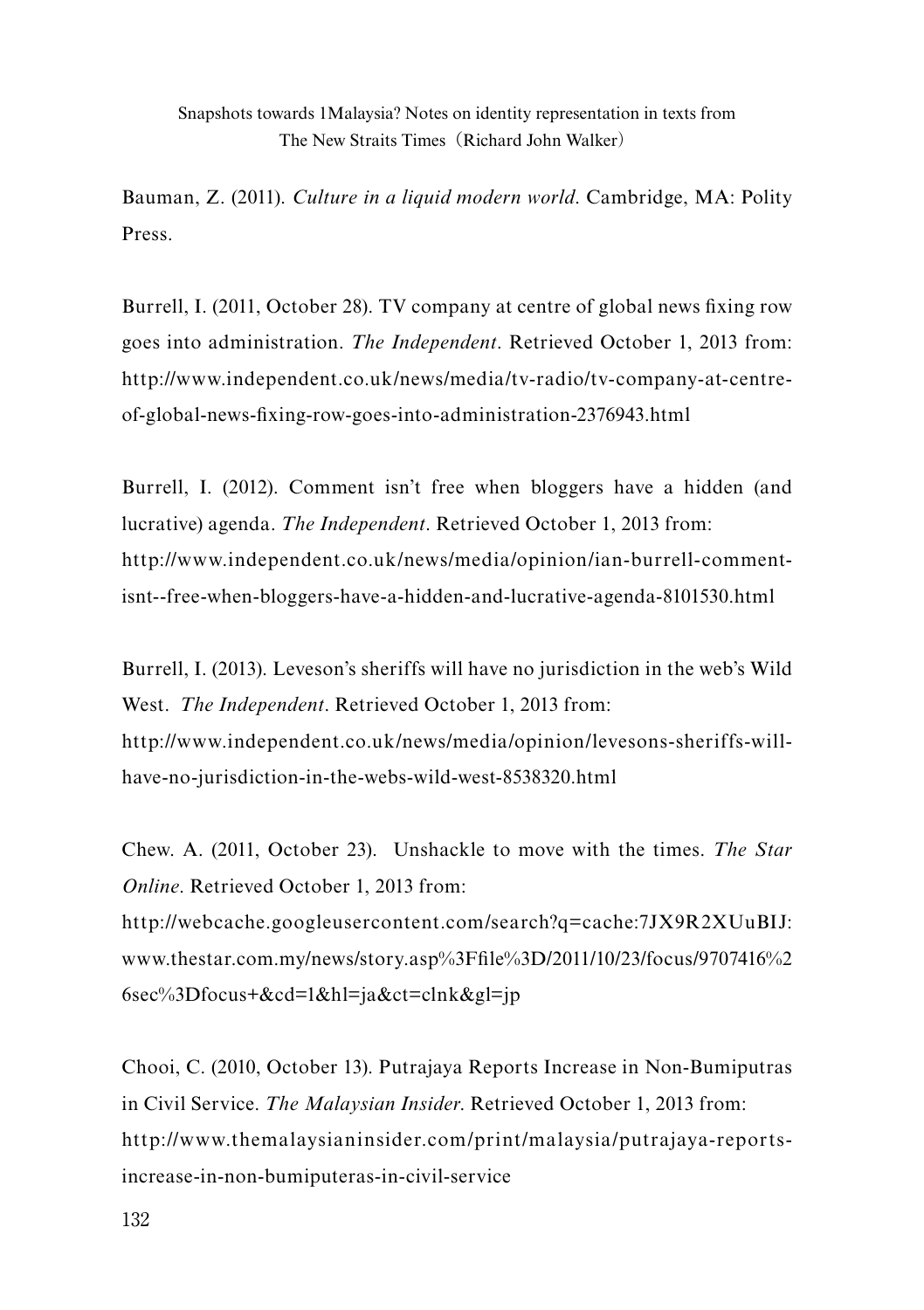Ex-Anwar Aides Clamouring to Testify Against Him. (2011, August 10). *The New Straits Times*, p.13

Fairclough, N. (1995). *Critical Discourse Analysis*. London: Longman.

Flowerdew, J., Li, D. & Tran, S. (2002). Discriminatory News Discourse: Some Hong Kong Data. *Discourse & Society*, 13 (3), 319-345.

Eaton, G. (1985). *Islam and the Destiny of Man*. State University of New York Press: The Islamic Texts Society.

Gooch, L. (2009, July 8). Malaysia Ends Use of English in Science and Math Teaching.

*The New York Times*. Retrieved August 22, 2013 from:

http://www.nytimes.com/2009/07/09/world/asia/09iht-malay.html? $r=0$ 

Gray, R. (2013, March 1). Covert Malaysian Campaign Touched A Wide Range Of American Media. *Buzzfeed.com*. Retrieved September 1, 2013 from: http://www.buzzfeed.com/rosiegray/covert-malaysian-campaign-touched-awide-range-of-american-m

Hau, B.C. (2011). Isn't a one-race civil service a form of apartheid? *CPI Asia*. Retrieved September 1, 2013, from: http://english.cpiasia.net/index.php?option=com\_content

Herman, E. S., & Chomsky, N. (1988). *Manufacturing Consent*. New York: Pantheon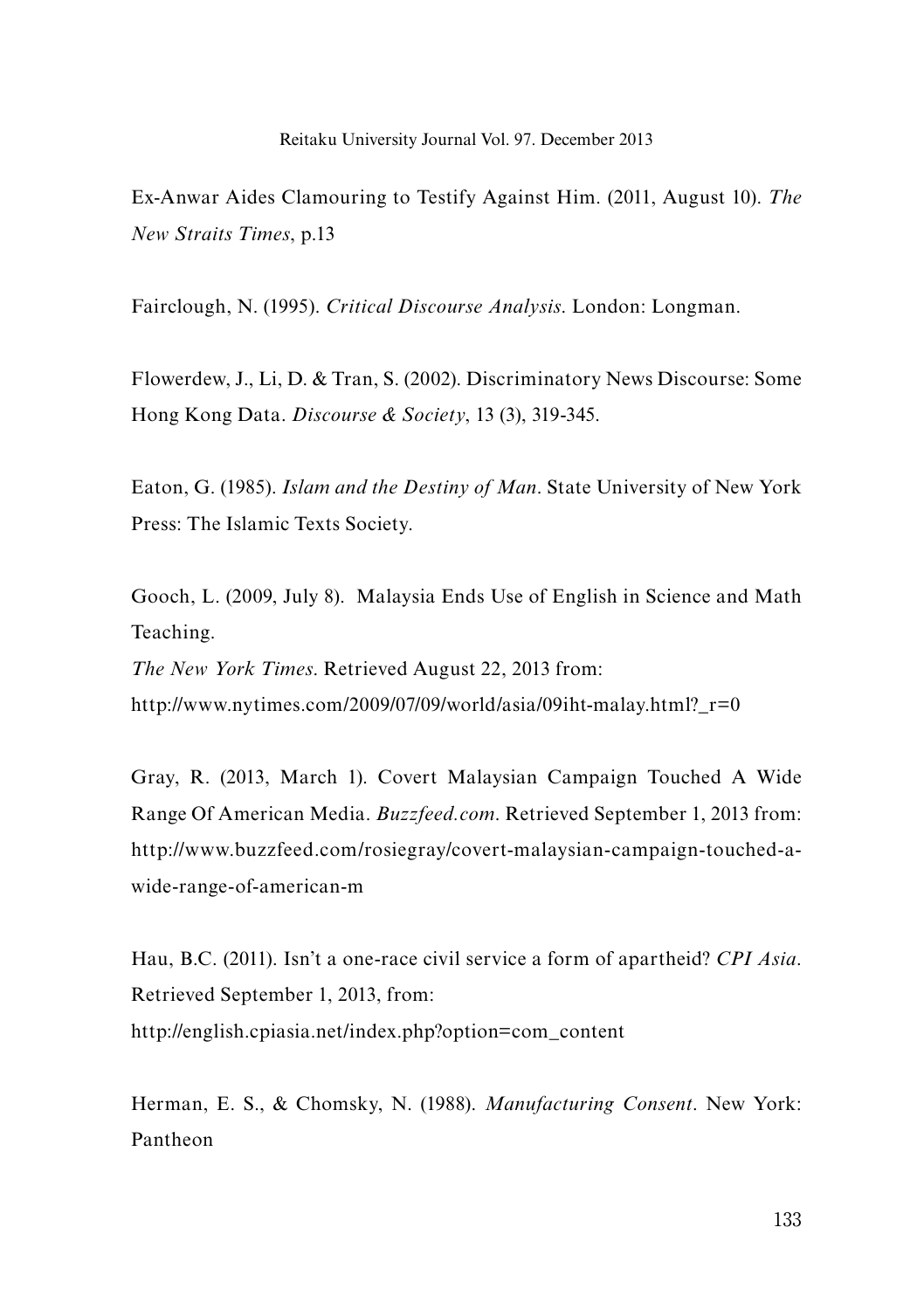Holst, F. (2011). Cyberspace–A Better Place? Ethnicization in Malaysia's Online Media. *Journal für Entwicklungspolitik*, 27 (4), 92-113.

Holst, F. (2013). *Ethnicization and Identity Construction in Malaysia*. Oxford: Routledge.

Holst, F., & Schäfer, S. (2013, August 26). Can Equality Be Universalised in Malaysia. *The Malaysian Insider*. Retrieved September 1, 2013 from: http://www.themalaysianinsider.com/sideviews/article/can-equality-beuniversalized-in-malaysia-frederik-holst-and-saskia-schaefe

Hong, S. (2007). Maybank's bumiputera rule sparks outcry. *The Straits Times*. Retrieved October 1, 2013, from: http://www.malaysianbar.org.my/bar\_news/berita\_badan\_peguam/ maybanks\_bumiputera\_rule\_sparks\_outcry.html

Husein Ali, S. (2008). *Ethnic Relations in Malaysia: Harmony and Conflict*. Selangor: Strategic Information and Research Centre.

Ibrahim, Z. (2009). *I, Too, Am Malay*. Petaling Jaya: ZI Publications.

Jabatan Perangkaan Malaysia (2010). Taburan Penduduk dan Ciri-ciri Asas Demografi. *Portal Rasmi Jabatan Perankaan Malaysia*. Retrieved 1 October, 2013 from:

http://www.statistics.gov.my/portal/index.php?option=com\_content&id=1215 &Itemid=89&lang=bm

134 Karim, F.N., & Augustine, S [a]. (2011, August 9). New Media Used to Spread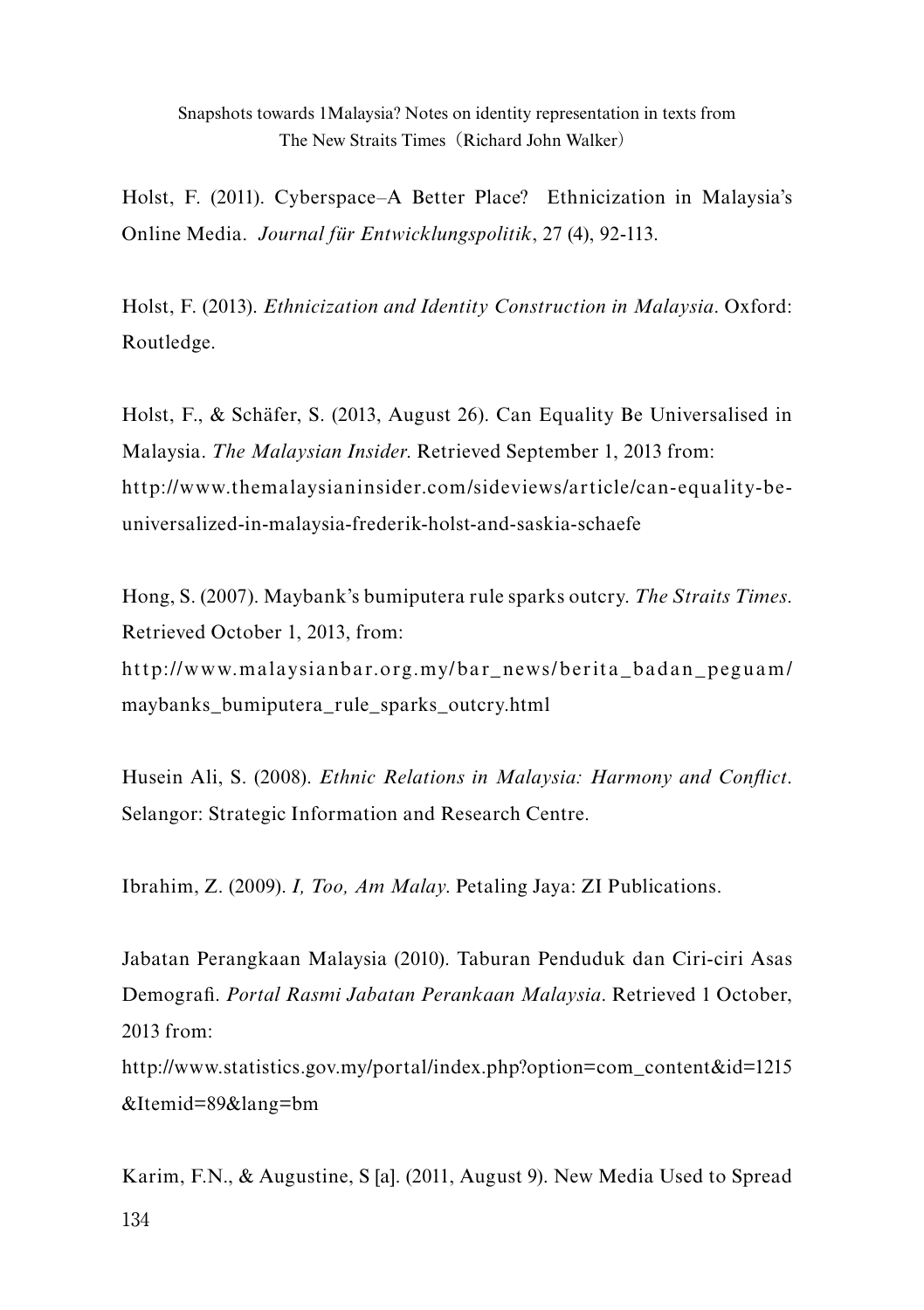#### Reitaku University Journal Vol. 97. December 2013

Lies'. *The New Straits Times*. Retrieved October 1, 2013 from: http://www.malaysianbar.org.my/legal/general\_news/new\_media\_used\_to spread\_lies.html

Karim, F.N., & Augustine, S [b]. (2011, August 8). Half-Month Bonus. *The New Straits Times*. Retrieved October 1, 2013 from: http://www.highbeam.com/doc/1P1-195484464.html

Karmal, S.M. (2010). Dr M says Najib must explain 1 Malaysia. *The Malaysian Insider*. Retrieved October 1, 2013, from: http://www.themalaysianinsider.com/malaysia/article/dr-m-says-najib-mustexplain-1malaysia/

Karmal, S.M (2011). Najib: 1 Malaysia needs more explanation. *Malaysia Today*. Retrieved 1 October, 2012, from:

http://www.malaysia-today.net/mtcolumns/newscommentaries/38848-najib-1 malaysia-needs-more-explanation

Krishnamurthy, K. (2011, July 14). Thank you, rakyat Malaysia. *The Malaysian Insider*. Retrieved August 21, 2011 from: http://www.themalaysianinsider.com/malaysia/article/thank-you-rakyatmalaysia-kashini-krishnamurthy/

Kuwait Finance House. (2011, August 10). Get more from your banking [Advertisement]. *The New Straits Times*, p.3

Levitsky, S., & Way, L. (2002). The Rise of Competitive Authoritarianism. *Journal of Democracy*, 13 (2), 51-65.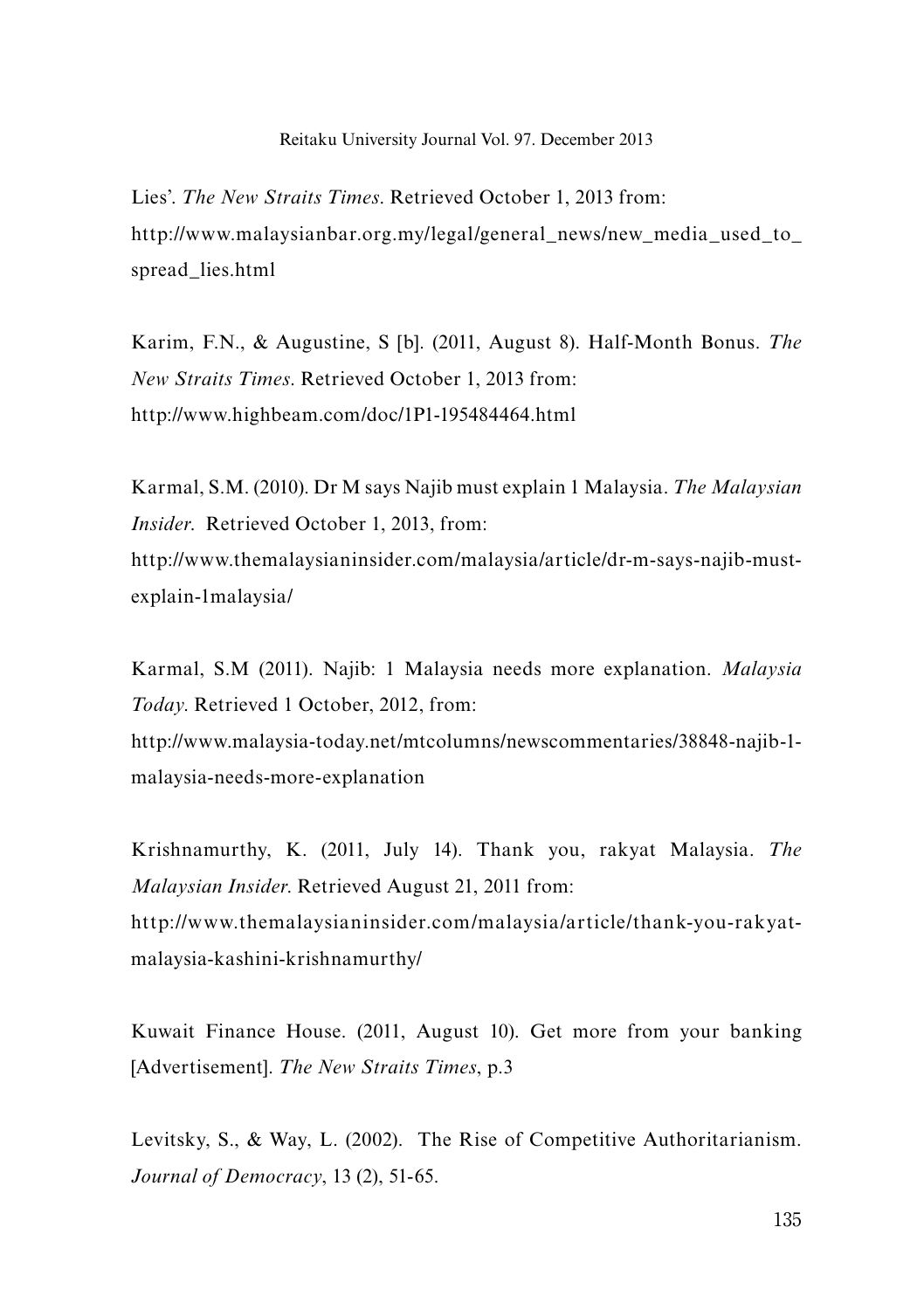Lim, M.H. (1981). *Ownership and Control of the One Hundred Largest Corporations in Malaysia*. Kuala Lumpur: Oxford University Press.

Machin, D., & Marr, A. (2012). *How to Do Critical Discourse Analysis: A Multimodal Introduction*. London: Sage Publications.

Maybank. (2011, August 9). The nation's spirit and prayers are with you [Advertisement]. *The New Straits Times*, p.3

Maybank. (no date). *Skim Amanah Rakyat 1Malaysia (SARA 1Malaysia)*. Retrieved October 1, 2013, from: http://www.maybank2u.com.my/mbb\_info/m2u/public/personalDetail04. do?channelId=LOA-Loans&cntTypeId=0&cntKey=LOA14.01&programId=L OA14-Sara1M&chCatId=/mbb/Personal/LOA-Loans

Milner, A. (2011). *The Malays*. Chichester: Wiley-Blackwell.

Muzaffah, C. (2012, April 12). Nation Needs Clearer Road Signs. *The Malay Mail online*. Retrieved October 1, 2013 from: http://manage.mmail.com.my/story/nation-needs-clearer-road-signs

Nazmi, N. (2011). Malaysia's new generation steps forward. *Malaysia Today (ABC Radio Australia News)*. Retrieved October 1, 2013, from: http://www.malaysia-today.net/mtcolumns/newscommentaries/44093 malaysias-new-generation-steps-forward

Noh, A. (In Press). Malaysia 13th General Election: A short note on Malaysia's continuing battle with ethnic politics. *Electoral Studies* (2013). Retrieved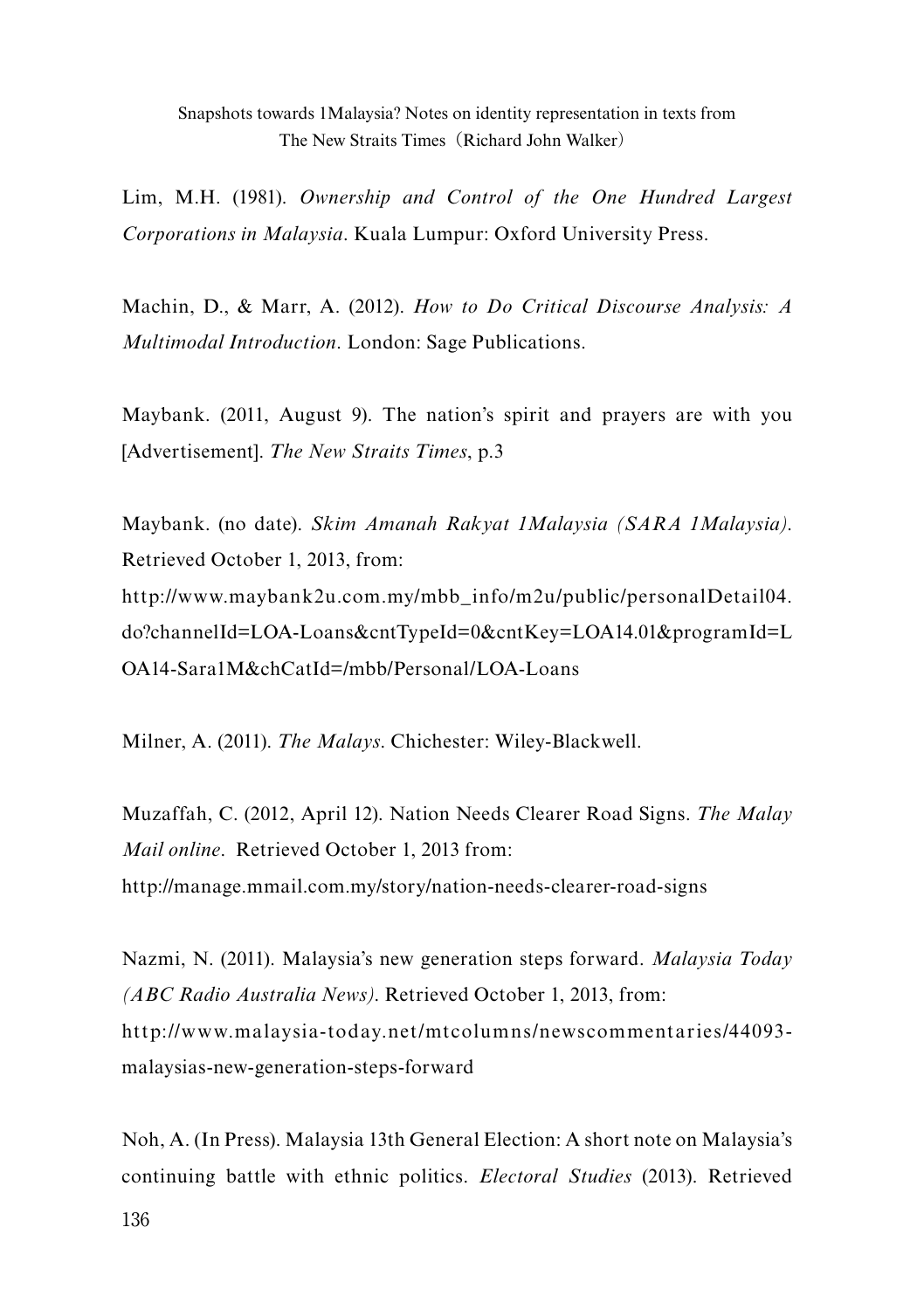#### Reitaku University Journal Vol. 97. December 2013

October 1, 2013 from: http://dx.doi.org/10.1016/j.electstud.2013.09.00

NSTP. (2013, August, 21). *The New Straits Times Online*: Audience. Retrieved August 21, 2013 from http://www.nstp.com.my/#audience

Press Freedom Index. (2010). *Reporters without Borders*. Retrieved September 1, 2011 from: http://en.rsf.org/press-freedom-index-2010,1034.html Puthucheary, J. J. (1960). *Ownership and Control in the Malayan Economy*. Singapore: Eastern Universities Press.

Q410 MAL Nielsen: Media Index Jan 10 - Dec 10 (NST). *The New Straits Times*. Retrieved October 1, 2013 from: http://www.nstp.com.my/

Shamsul, A.B. (1996). Debating about identity in Malaysia: a discourse analysis. *Southeast Asian Studies*, 34 (3), 8-30.

Shamsul, A.B. (2013, September 23). No more conflict, but unity remains elusive in Malaysia. *The Star*. Retrieved October 8 2013 from: http://www.thestar.com.my/News/Nation/2013/09/23/Malaysia-conflict-unity-Shamsul-A-B.aspx

Sharrif, A. (2012, September 15). Celebrating unity among people. *The New Straits Times*. Retrieved October 1 2012, from: http://www.nst.com.my/nation/general/celebrating-unity-among-people-1.143885#ixzz2BnbFHrTD

Siang, L.K. (2010). *A Malaysian Civil Service totally against 1Malaysia concept*: [Speech4 in Parliament on 2010 Budget on 29.10.2009]. Lim Kit Siang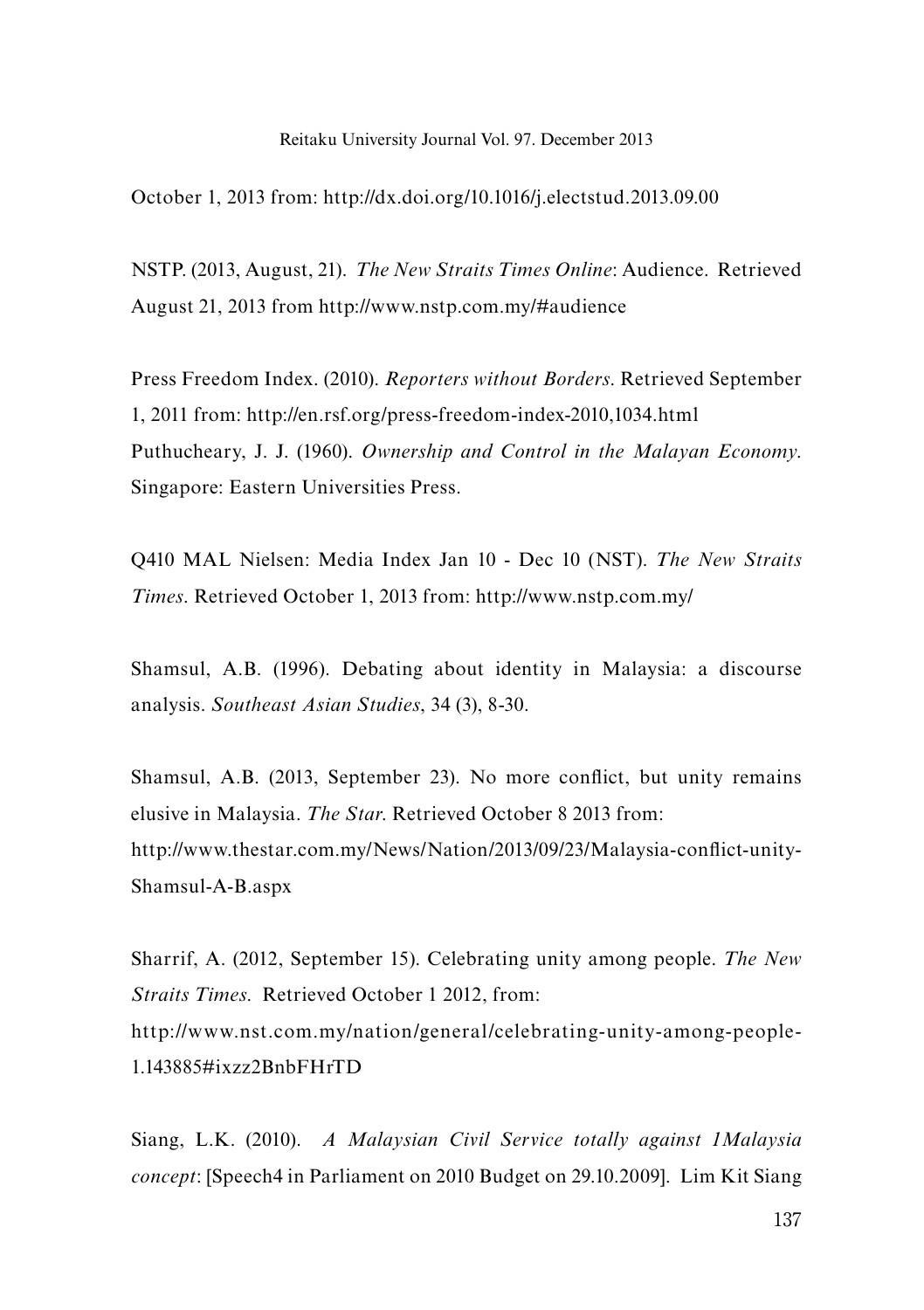personal blog. Retrieved August 14, 2011 from: http://blog.limkitsiang.com/

Soong, K.K. (2012). *The End of Barisan Nasional? Malaysian Political Issues*. Petaling Jaya: SUARAM Komunikasi.

The Star, (2009, April 3). PM Najib's maiden speech: 'One Malaysia. People First. Performance Now.' *The Star*. Retrieved October 1, 2013, from: http://www.thestar.com.my/story.aspx?file=%2F2009%2F4%2F3%2Fnation% 2F20090403201619

The Star (2012, September 19). PM launches books on the meaning of 1Malaysia. *The Star*. Retrieved October 1, 2013, from: http://www.thestar.com.my/story.aspx?file=%2F2012%2F9%2F19%2Fnation %2F20120919170917

Steele, J. (2010). Professionalism Online: How Malaysiakini Challenges Authoritarianism. *The International Journal of Press/Politics*. 14 (1), 91-111

Suliaman, AB (2013). *Sensitive Truths in Malaysia*. Selangor: Strategic Information and Development Centre.

The Sun. (2011, October 3rd). Court hears there is no connection in PM and Saiful meeting (Update). *The Sun*. Retrieved October 31, 2011 from: http://www.thesundaily.my/news/164537

Syed Husin Ali. (2008). *Ethnic relations in Malaysia: Harmony and Conflict*. Petaling Jaya: Strategic Information and Research Development Centre.